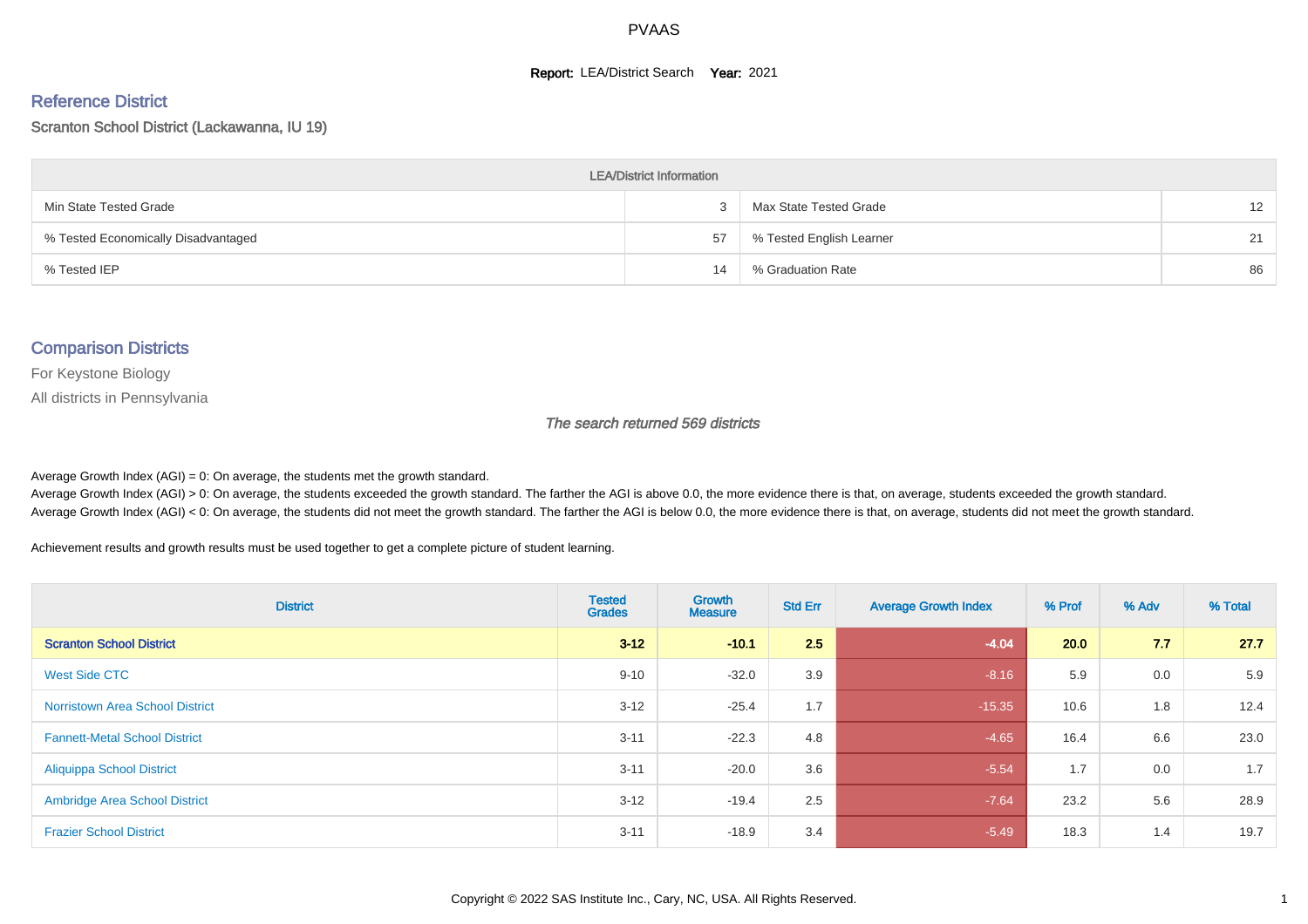| <b>District</b>                                    | <b>Tested</b><br><b>Grades</b> | Growth<br><b>Measure</b> | <b>Std Err</b> | <b>Average Growth Index</b> | % Prof | % Adv   | % Total |
|----------------------------------------------------|--------------------------------|--------------------------|----------------|-----------------------------|--------|---------|---------|
| <b>Scranton School District</b>                    | $3 - 12$                       | $-10.1$                  | 2.5            | $-4.04$                     | 20.0   | 7.7     | 27.7    |
| <b>Big Beaver Falls Area School District</b>       | $3 - 11$                       | $-17.9$                  | 2.8            | $-6.27$                     | 9.4    | 2.8     | 12.2    |
| <b>Muhlenberg School District</b>                  | $3 - 10$                       | $-17.8$                  | 1.9            | $-9.34$                     | 12.4   | 4.6     | 17.0    |
| <b>York City School District</b>                   | $3 - 12$                       | $-17.7$                  | 1.8            | $-10.05$                    | 3.2    | 0.7     | 3.9     |
| <b>Cheltenham School District</b>                  | $3 - 11$                       | $-17.6$                  | 2.0            | $-8.74$                     | 24.4   | 8.3     | 32.6    |
| Imhotep Institute Charter High School              | $9 - 11$                       | $-17.6$                  | 5.8            | $-3.03$                     | 15.4   | 0.0     | 15.4    |
| <b>Williamsburg Community School District</b>      | $3 - 11$                       | $-16.9$                  | 4.1            | $-4.14$                     | 22.4   | $0.0\,$ | 22.4    |
| <b>Allentown City School District</b>              | $3 - 12$                       | $-16.9$                  | 1.4            | $-12.37$                    | 5.9    | 0.4     | 6.3     |
| <b>Chartiers-Houston School District</b>           | $3 - 10$                       | $-16.5$                  | 3.5            | $-4.79$                     | 26.3   | 6.6     | 32.9    |
| Meyersdale Area School District                    | $3 - 11$                       | $-16.1$                  | 3.3            | $-4.94$                     | 20.3   | 5.8     | 26.1    |
| <b>Washington School District</b>                  | $3 - 11$                       | $-15.9$                  | 2.9            | $-5.44$                     | 12.9   | 1.7     | 14.7    |
| <b>North Hills School District</b>                 | $3 - 11$                       | $-15.8$                  | 1.8            | $-8.84$                     | 26.4   | 19.8    | 46.2    |
| La Academia Partnership Charter School             | $6 - 11$                       | $-15.5$                  | 5.7            | $-2.70$                     | 2.3    | 0.0     | 2.3     |
| <b>Turkeyfoot Valley Area School District</b>      | $3 - 12$                       | $-15.4$                  | 5.8            | $-2.66$                     | 3.8    | $3.8\,$ | 7.6     |
| <b>Lincoln Park Performing Arts Charter School</b> | $7 - 11$                       | $-14.9$                  | 2.7            | $-5.45$                     | 39.3   | 8.9     | 48.2    |
| Philadelphia Academy Charter School                | $3 - 11$                       | $-14.7$                  | 2.7            | $-5.42$                     | 21.6   | 3.9     | 25.5    |
| <b>Hanover Area School District</b>                | $3 - 11$                       | $-14.7$                  | 4.7            | $-3.13$                     | 12.1   | 3.0     | 15.2    |
| <b>Executive Education Academy Charter School</b>  | $3 - 10$                       | $-14.6$                  | 3.0            | $-4.81$                     | 8.5    | 1.2     | 9.8     |
| <b>Shade-Central City School District</b>          | $3 - 11$                       | $-14.6$                  | 4.0            | $-3.68$                     | 9.6    | 0.0     | 9.6     |
| <b>Northwestern School District</b>                | $3 - 11$                       | $-14.6$                  | 3.2            | $-4.51$                     | 32.5   | 13.7    | 46.2    |
| <b>Butler Area School District</b>                 | $3 - 11$                       | $-14.1$                  | 1.5            | $-9.60$                     | 26.4   | 11.1    | 37.5    |
| <b>Greater Latrobe School District</b>             | $3 - 11$                       | $-14.1$                  | 2.0            | $-7.14$                     | 41.0   | 12.6    | 53.6    |
| <b>California Area School District</b>             | $3 - 10$                       | $-13.7$                  | 4.5            | $-3.06$                     | 41.7   | 16.7    | 58.3    |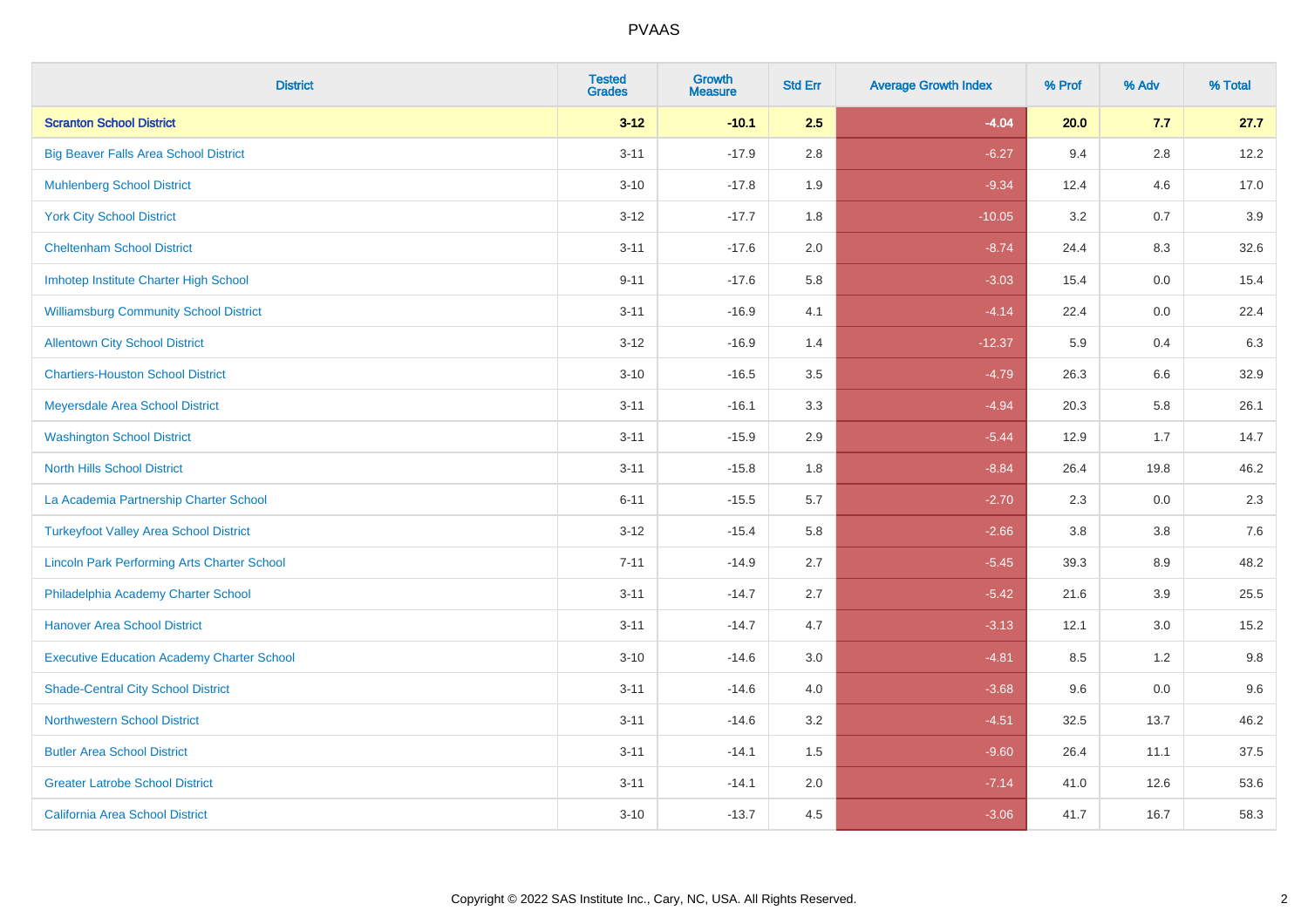| <b>District</b>                                | <b>Tested</b><br><b>Grades</b> | Growth<br><b>Measure</b> | <b>Std Err</b> | <b>Average Growth Index</b> | % Prof | % Adv   | % Total |
|------------------------------------------------|--------------------------------|--------------------------|----------------|-----------------------------|--------|---------|---------|
| <b>Scranton School District</b>                | $3 - 12$                       | $-10.1$                  | 2.5            | $-4.04$                     | 20.0   | 7.7     | 27.7    |
| <b>New Castle Area School District</b>         | $3 - 12$                       | $-13.6$                  | 2.3            | $-5.99$                     | 17.6   | 2.0     | 19.5    |
| <b>Central Fulton School District</b>          | $3 - 11$                       | $-13.3$                  | 3.2            | $-4.20$                     | 18.1   | 9.7     | 27.8    |
| <b>Panther Valley School District</b>          | $3 - 12$                       | $-13.3$                  | $3.2\,$        | $-4.10$                     | 31.5   | 4.1     | 35.6    |
| <b>Greenville Area School District</b>         | $3 - 11$                       | $-13.2$                  | 3.0            | $-4.45$                     | 32.1   | 4.6     | 36.7    |
| Morrisville Borough School District            | $3 - 11$                       | $-13.1$                  | 3.7            | $-3.52$                     | 4.9    | 1.6     | 6.6     |
| <b>Tussey Mountain School District</b>         | $3 - 12$                       | $-13.0$                  | 3.3            | $-3.93$                     | 11.1   | $3.2\,$ | 14.3    |
| <b>Riverview School District</b>               | $3 - 11$                       | $-13.0$                  | 4.0            | $-3.29$                     | 43.1   | 7.8     | 51.0    |
| <b>Pittsburgh School District</b>              | $3 - 11$                       | $-13.0$                  | 1.1            | $-12.25$                    | 16.1   | 6.5     | 22.6    |
| <b>Tacony Academy Charter School</b>           | $3 - 11$                       | $-12.9$                  | 3.3            | $-3.90$                     | 8.6    | 1.4     | 10.0    |
| <b>Central Cambria School District</b>         | $3 - 11$                       | $-12.7$                  | 2.3            | $-5.61$                     | 19.4   | 7.4     | 26.9    |
| <b>Neshannock Township School District</b>     | $3 - 10$                       | $-12.5$                  | 2.7            | $-4.73$                     | 29.0   | 13.0    | 42.0    |
| <b>Ellwood City Area School District</b>       | $3 - 11$                       | $-12.5$                  | 3.1            | $-4.00$                     | 26.7   | 8.7     | 35.4    |
| <b>Southmoreland School District</b>           | $3 - 11$                       | $-12.5$                  | 3.1            | $-4.04$                     | 33.3   | 15.5    | 48.8    |
| <b>Wilkes-Barre Area School District</b>       | $3 - 11$                       | $-12.4$                  | 2.4            | $-5.18$                     | 14.2   | 3.7     | 17.9    |
| <b>Hanover Public School District</b>          | $3 - 11$                       | $-12.4$                  | 2.7            | $-4.50$                     | 22.7   | 6.2     | 28.9    |
| <b>Girard School District</b>                  | $3 - 11$                       | $-12.3$                  | 2.6            | $-4.76$                     | 29.7   | 18.9    | 48.6    |
| <b>Dunmore School District</b>                 | $3 - 11$                       | $-12.2$                  | 2.7            | $-4.51$                     | 15.0   | 5.3     | 20.4    |
| <b>Mcguffey School District</b>                | $3 - 11$                       | $-12.1$                  | 3.0            | $-4.06$                     | 12.8   | 5.9     | 18.6    |
| Jefferson-Morgan School District               | $3 - 10$                       | $-12.0$                  | 3.9            | $-3.09$                     | 28.6   | 6.1     | 34.7    |
| <b>West Mifflin Area School District</b>       | $3 - 12$                       | $-11.9$                  | 2.5            | $-4.77$                     | 15.9   | 4.0     | 19.9    |
| <b>Windber Area School District</b>            | $3 - 11$                       | $-11.9$                  | 3.0            | $-3.94$                     | 41.0   | 10.3    | 51.3    |
| Lehigh Valley Charter High School For The Arts | $9 - 10$                       | $-11.8$                  | 2.5            | $-4.76$                     | 28.9   | 5.7     | 34.6    |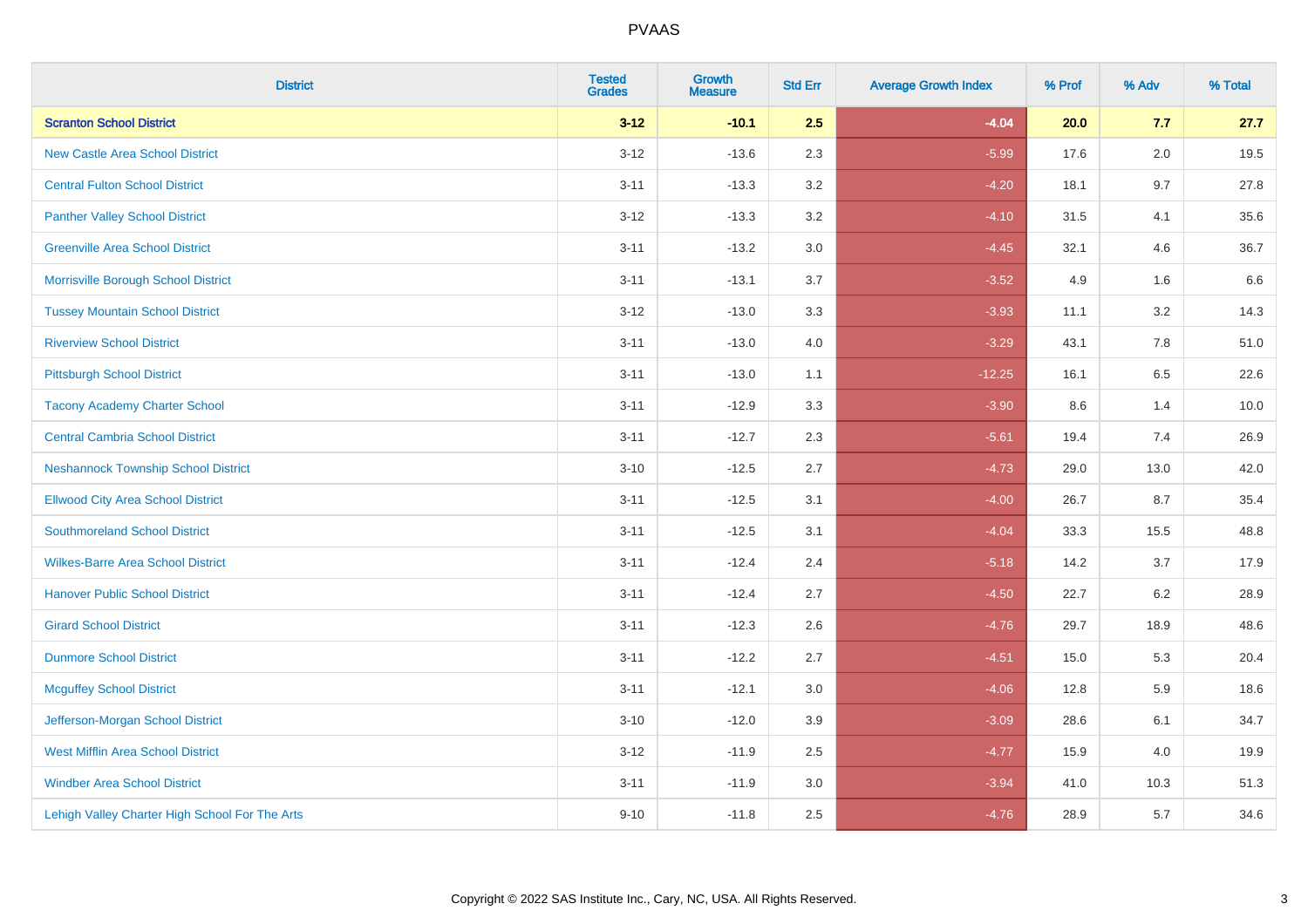| <b>District</b>                               | <b>Tested</b><br><b>Grades</b> | Growth<br><b>Measure</b> | <b>Std Err</b> | <b>Average Growth Index</b> | % Prof | % Adv   | % Total |
|-----------------------------------------------|--------------------------------|--------------------------|----------------|-----------------------------|--------|---------|---------|
| <b>Scranton School District</b>               | $3 - 12$                       | $-10.1$                  | 2.5            | $-4.04$                     | 20.0   | 7.7     | 27.7    |
| <b>Derry Area School District</b>             | $3 - 11$                       | $-11.8$                  | 2.6            | $-4.53$                     | 34.8   | 6.1     | 40.9    |
| <b>Moniteau School District</b>               | $3 - 11$                       | $-11.8$                  | 2.9            | $-4.07$                     | 22.6   | $5.0\,$ | 27.6    |
| Jefferson County-Dubois AVTS                  | $9 - 11$                       | $-11.7$                  | 3.1            | $-3.72$                     | 17.6   | $2.8\,$ | 20.4    |
| <b>Williamsport Area School District</b>      | $3 - 11$                       | $-11.7$                  | 1.4            | $-8.29$                     | 18.2   | 10.5    | 28.7    |
| <b>Forbes Road School District</b>            | $3 - 11$                       | $-11.5$                  | 4.7            | $-2.43$                     | 23.1   | 10.3    | 33.3    |
| <b>Old Forge School District</b>              | $3 - 12$                       | $-11.3$                  | 3.1            | $-3.62$                     | 28.6   | 13.2    | 41.8    |
| <b>Burgettstown Area School District</b>      | $3 - 11$                       | $-11.2$                  | 3.2            | $-3.46$                     | 16.0   | 2.7     | 18.7    |
| <b>Mid Valley School District</b>             | $3 - 10$                       | $-11.1$                  | 2.7            | $-4.07$                     | 28.3   | 8.1     | 36.4    |
| Lackawanna Trail School District              | $3 - 10$                       | $-11.0$                  | 3.3            | $-3.35$                     | 13.1   | 18.0    | 31.2    |
| <b>York Co School Of Technology</b>           | $9 - 12$                       | $-10.9$                  | 1.6            | $-6.79$                     | 22.6   | 4.0     | 26.6    |
| <b>East Lycoming School District</b>          | $3 - 11$                       | $-10.9$                  | 2.1            | $-5.08$                     | 22.5   | 8.2     | 30.8    |
| Jim Thorpe Area School District               | $3 - 11$                       | $-10.9$                  | 2.4            | $-4.48$                     | 19.5   | 6.0     | 25.5    |
| <b>Ligonier Valley School District</b>        | $3 - 11$                       | $-10.8$                  | 3.1            | $-3.43$                     | 34.1   | 5.8     | 39.9    |
| <b>General Mclane School District</b>         | $3 - 11$                       | $-10.7$                  | 2.4            | $-4.40$                     | 34.0   | 15.6    | 49.6    |
| <b>Mohawk Area School District</b>            | $3 - 11$                       | $-10.5$                  | 2.8            | $-3.75$                     | 35.1   | 10.6    | 45.7    |
| <b>Kennett Consolidated School District</b>   | $3 - 11$                       | $-10.4$                  | 1.7            | $-6.27$                     | 28.7   | 14.0    | 42.7    |
| <b>Commodore Perry School District</b>        | $3 - 11$                       | $-10.4$                  | 4.5            | $-2.30$                     | 29.4   | 5.9     | 35.3    |
| <b>Hempfield Area School District</b>         | $3 - 12$                       | $-10.2$                  | 1.6            | $-6.37$                     | 28.1   | 19.2    | 47.3    |
| <b>Scranton School District</b>               | $3 - 12$                       | $-10.1$                  | 2.5            | $-4.04$                     | 20.0   | 7.7     | 27.7    |
| <b>Milton Area School District</b>            | $3 - 11$                       | $-10.1$                  | 2.5            | $-4.04$                     | 23.0   | 11.3    | 34.2    |
| <b>Lancaster School District</b>              | $3 - 12$                       | $-10.0$                  | 1.4            | $-7.22$                     | 9.0    | 3.9     | 12.8    |
| <b>Clarion-Limestone Area School District</b> | $3 - 12$                       | $-10.0$                  | 3.6            | $-2.76$                     | 28.3   | 20.0    | 48.3    |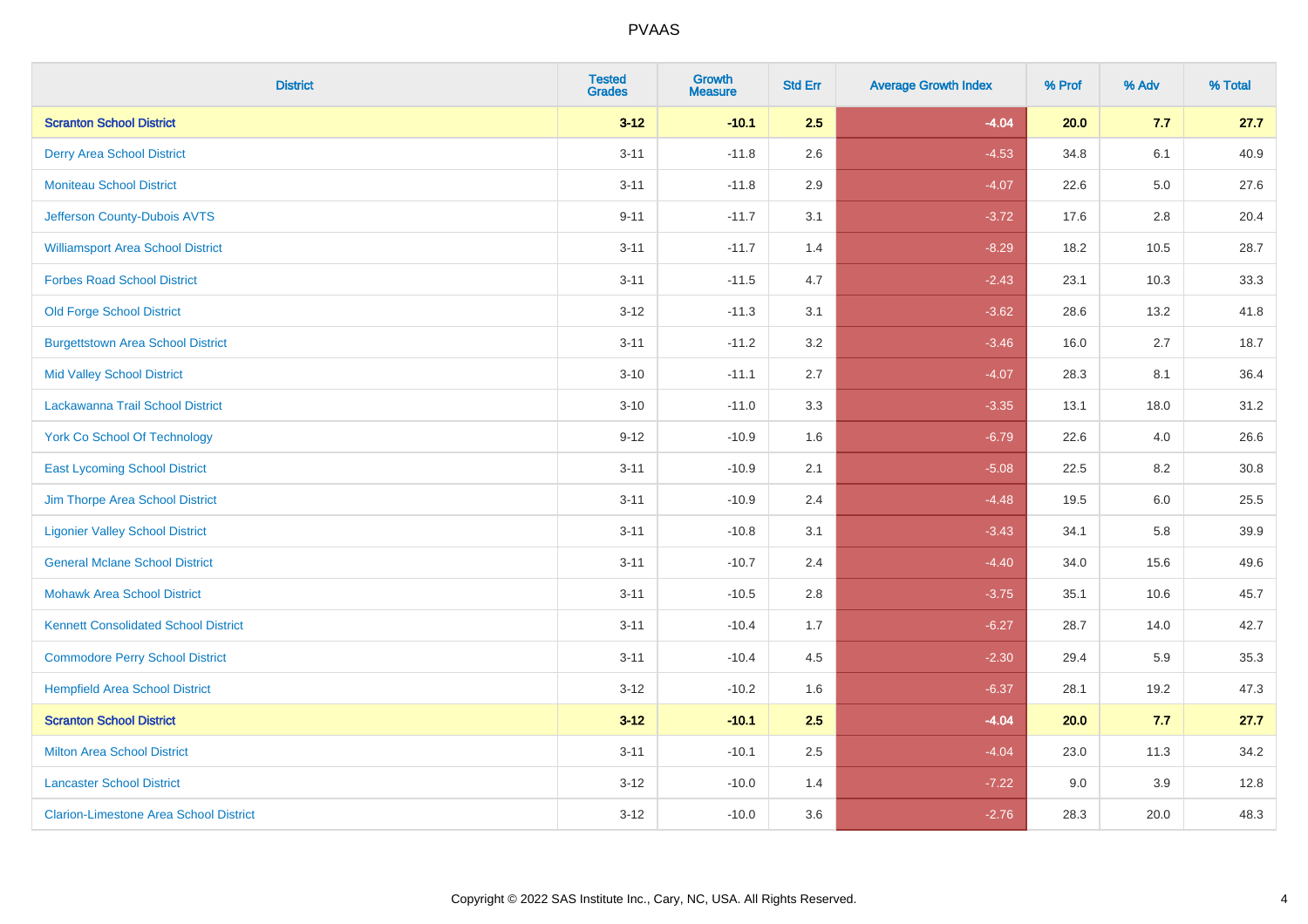| <b>District</b>                                | <b>Tested</b><br><b>Grades</b> | <b>Growth</b><br><b>Measure</b> | <b>Std Err</b> | <b>Average Growth Index</b> | % Prof | % Adv | % Total |
|------------------------------------------------|--------------------------------|---------------------------------|----------------|-----------------------------|--------|-------|---------|
| <b>Scranton School District</b>                | $3 - 12$                       | $-10.1$                         | 2.5            | $-4.04$                     | 20.0   | 7.7   | 27.7    |
| <b>Deer Lakes School District</b>              | $3 - 11$                       | $-10.0$                         | 2.5            | $-4.02$                     | 27.7   | 9.9   | 37.6    |
| <b>Lawrence County CTC</b>                     | $10 - 11$                      | $-9.8$                          | 3.7            | $-2.68$                     | 7.3    | 0.0   | 7.3     |
| <b>Big Spring School District</b>              | $3 - 11$                       | $-9.8$                          | 2.3            | $-4.32$                     | 23.6   | 12.9  | 36.5    |
| <b>West York Area School District</b>          | $3 - 12$                       | $-9.8$                          | 2.7            | $-3.57$                     | 21.9   | 10.9  | 32.8    |
| <b>Mastery Charter School - Gratz Campus</b>   | $7 - 10$                       | $-9.5$                          | 4.6            | $-2.09$                     | 0.0    | 3.4   | 3.4     |
| Jamestown Area School District                 | $3 - 11$                       | $-9.5$                          | 4.1            | $-2.33$                     | 41.5   | 4.9   | 46.3    |
| <b>Antietam School District</b>                | $3 - 10$                       | $-9.5$                          | 3.7            | $-2.57$                     | 20.9   | 1.5   | 22.4    |
| <b>Coatesville Area School District</b>        | $3 - 11$                       | $-9.5$                          | 1.6            | $-5.81$                     | 12.8   | 3.3   | 16.2    |
| <b>Plum Borough School District</b>            | $3 - 11$                       | $-9.4$                          | 2.4            | $-3.98$                     | 32.9   | 27.4  | 60.4    |
| Insight PA Cyber Charter School                | $3 - 11$                       | $-9.4$                          | 5.8            | $-1.62$                     | 25.6   | 4.6   | 30.2    |
| <b>Western Beaver County School District</b>   | $3 - 11$                       | $-9.3$                          | 4.2            | $-2.20$                     | 45.1   | 3.9   | 49.0    |
| <b>Carbon Career &amp; Technical Institute</b> | $9 - 11$                       | $-9.3$                          | 3.2            | $-2.92$                     | 19.6   | 2.2   | 21.7    |
| <b>Chartiers Valley School District</b>        | $3 - 11$                       | $-9.1$                          | 2.1            | $-4.23$                     | 20.7   | 17.4  | 38.0    |
| <b>South Park School District</b>              | $3 - 11$                       | $-8.8$                          | 2.5            | $-3.46$                     | 28.1   | 17.0  | 45.2    |
| <b>Grove City Area School District</b>         | $3 - 12$                       | $-8.8$                          | 2.3            | $-3.89$                     | 25.6   | 16.4  | 42.0    |
| <b>Trinity Area School District</b>            | $3 - 11$                       | $-8.7$                          | 1.8            | $-4.87$                     | 20.9   | 9.8   | 30.8    |
| <b>Union City Area School District</b>         | $3 - 12$                       | $-8.7$                          | 3.3            | $-2.59$                     | 29.7   | 10.9  | 40.6    |
| <b>Shanksville-Stonycreek School District</b>  | $3 - 10$                       | $-8.6$                          | 5.5            | $-1.55$                     | 17.6   | 23.5  | 41.2    |
| Southern Columbia Area School District         | $3 - 11$                       | $-8.5$                          | 3.0            | $-2.83$                     | 30.5   | 12.8  | 43.3    |
| <b>Interboro School District</b>               | $3 - 12$                       | $-8.4$                          | 2.0            | $-4.27$                     | 27.6   | 6.4   | 34.1    |
| <b>Montoursville Area School District</b>      | $3 - 12$                       | $-8.4$                          | 2.6            | $-3.17$                     | 38.8   | 18.2  | 57.0    |
| Salisbury-Elk Lick School District             | $3 - 11$                       | $-8.4$                          | 5.8            | $-1.45$                     | 33.3   | 5.6   | 38.9    |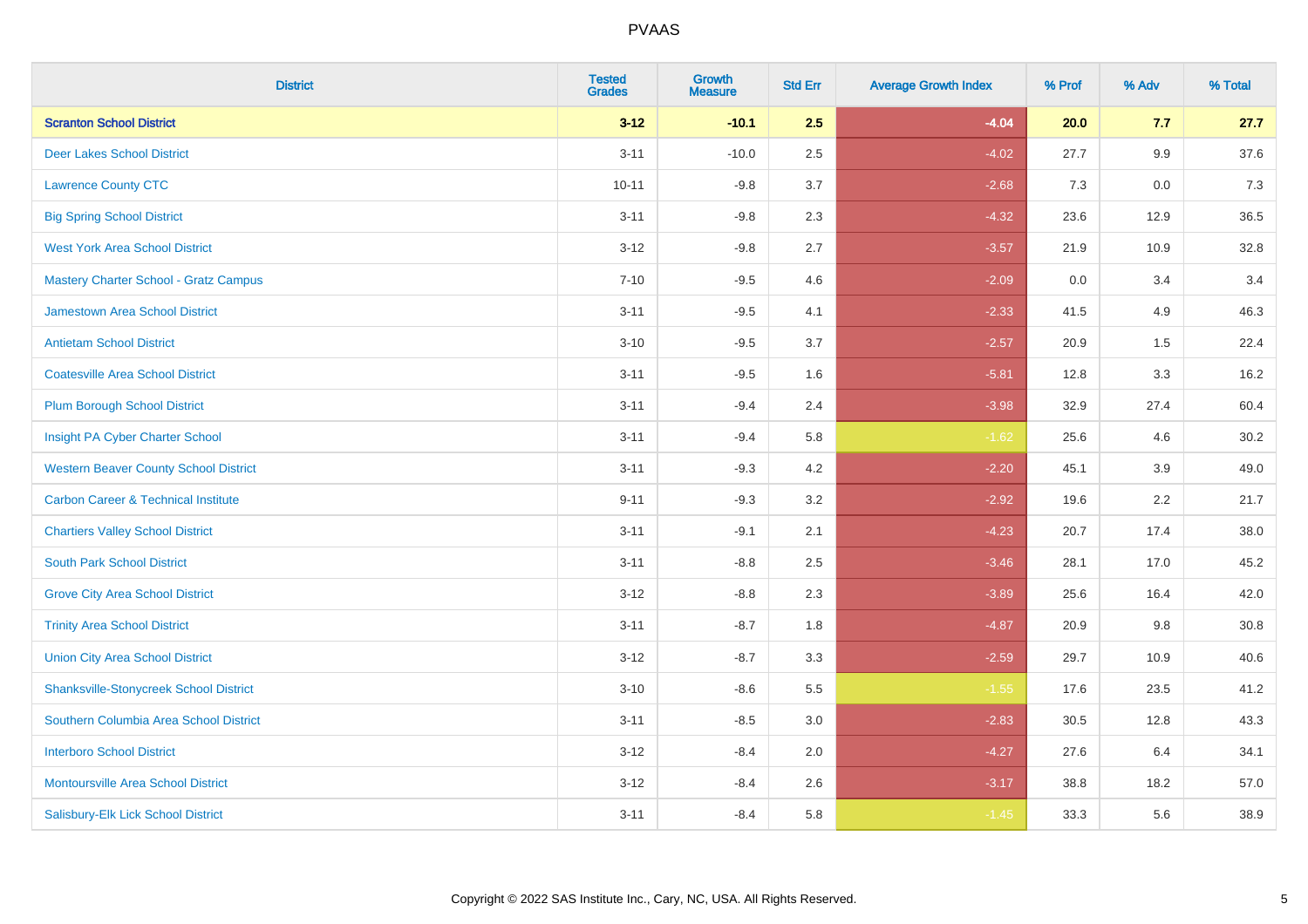| <b>District</b>                               | <b>Tested</b><br><b>Grades</b> | <b>Growth</b><br><b>Measure</b> | <b>Std Err</b> | <b>Average Growth Index</b> | % Prof | % Adv | % Total |
|-----------------------------------------------|--------------------------------|---------------------------------|----------------|-----------------------------|--------|-------|---------|
| <b>Scranton School District</b>               | $3 - 12$                       | $-10.1$                         | 2.5            | $-4.04$                     | 20.0   | 7.7   | 27.7    |
| <b>Shikellamy School District</b>             | $3 - 10$                       | $-8.3$                          | 2.4            | $-3.42$                     | 20.8   | 18.5  | 39.2    |
| <b>Achievement House Charter School</b>       | $7 - 11$                       | $-8.2$                          | 3.6            | $-2.28$                     | 16.7   | 2.8   | 19.4    |
| <b>Pittston Area School District</b>          | $3 - 11$                       | $-8.2$                          | 2.2            | $-3.75$                     | 26.7   | 14.8  | 41.5    |
| <b>West Greene School District</b>            | $3 - 11$                       | $-8.1$                          | 3.9            | $-2.08$                     | 31.0   | 11.9  | 42.9    |
| Boys Latin Of Philadelphia Charter School     | $6 - 12$                       | $-8.0$                          | 2.7            | $-3.02$                     | 1.4    | 0.0   | 1.4     |
| <b>Jenkintown School District</b>             | $3 - 11$                       | $-7.9$                          | 4.1            | $-1.92$                     | 34.1   | 27.3  | 61.4    |
| <b>Mount Carmel Area School District</b>      | $3 - 11$                       | $-7.9$                          | 2.3            | $-3.38$                     | 18.2   | 4.4   | 22.6    |
| Philadelphia City School District             | $3 - 12$                       | $-7.8$                          | 0.6            | $-13.43$                    | 16.4   | 6.5   | 22.9    |
| <b>Somerset Area School District</b>          | $3 - 11$                       | $-7.6$                          | 2.4            | $-3.17$                     | 21.0   | 14.5  | 35.5    |
| Octorara Area School District                 | $3 - 11$                       | $-7.5$                          | 3.2            | $-2.35$                     | 26.1   | 17.0  | 43.2    |
| <b>Redbank Valley School District</b>         | $3 - 11$                       | $-7.5$                          | 3.1            | $-2.41$                     | 12.4   | 10.6  | 23.1    |
| <b>Blairsville-Saltsburg School District</b>  | $3 - 11$                       | $-7.5$                          | 2.8            | $-2.67$                     | 20.1   | 8.2   | 28.3    |
| <b>Bristol Township School District</b>       | $3 - 11$                       | $-7.4$                          | 1.4            | $-5.32$                     | 13.8   | 4.6   | 18.4    |
| <b>West Middlesex Area School District</b>    | $3 - 10$                       | $-7.4$                          | 3.5            | $-2.11$                     | 32.0   | 9.6   | 41.6    |
| Lincoln Leadership Academy Charter School     | $3 - 12$                       | $-7.4$                          | 3.7            | $-1.99$                     | 6.4    | 2.1   | 8.5     |
| Catasauqua Area School District               | $3 - 12$                       | $-7.3$                          | 2.8            | $-2.58$                     | 27.1   | 11.2  | 38.3    |
| <b>Innovative Arts Academy Charter School</b> | $6 - 11$                       | $-7.2$                          | 2.5            | $-2.83$                     | 2.0    | 0.0   | 2.0     |
| <b>Keystone Oaks School District</b>          | $3 - 11$                       | $-7.2$                          | 2.3            | $-3.14$                     | 30.0   | 11.1  | 41.0    |
| Karns City Area School District               | $3 - 11$                       | $-7.2$                          | 2.6            | $-2.71$                     | 26.4   | 20.8  | 47.2    |
| <b>Columbia-Montour AVTS</b>                  | $9 - 10$                       | $-7.1$                          | 2.8            | $-2.52$                     | 19.5   | 3.2   | 22.7    |
| <b>Carmichaels Area School District</b>       | $3 - 10$                       | $-7.0$                          | 3.1            | $-2.30$                     | 17.8   | 9.6   | 27.4    |
| <b>Sto-Rox School District</b>                | $3 - 10$                       | $-7.0$                          | 3.5            | $-1.99$                     | 3.2    | 0.0   | 3.2     |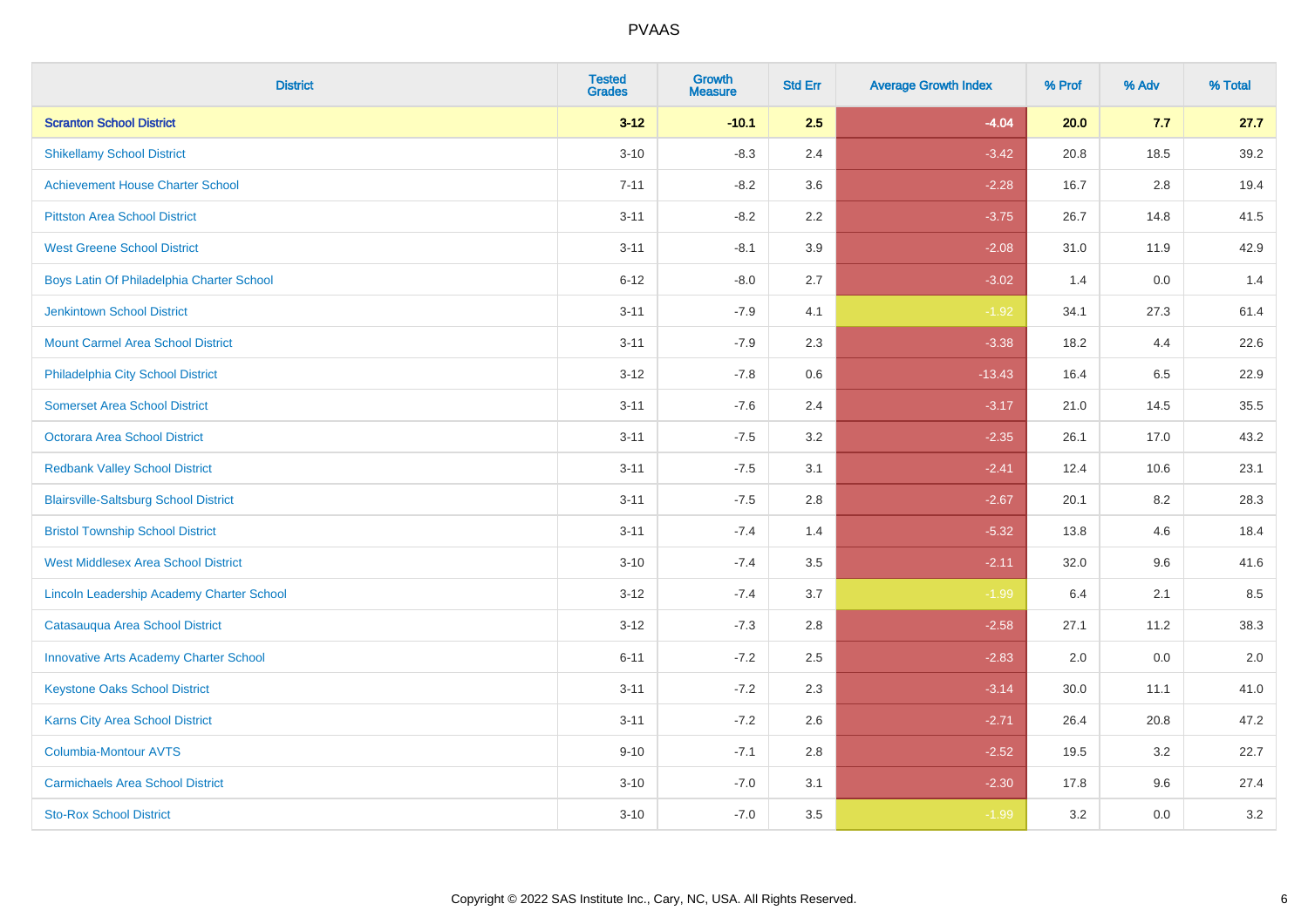| <b>District</b>                                        | <b>Tested</b><br><b>Grades</b> | <b>Growth</b><br><b>Measure</b> | <b>Std Err</b> | <b>Average Growth Index</b> | % Prof | % Adv | % Total |
|--------------------------------------------------------|--------------------------------|---------------------------------|----------------|-----------------------------|--------|-------|---------|
| <b>Scranton School District</b>                        | $3 - 12$                       | $-10.1$                         | 2.5            | $-4.04$                     | 20.0   | 7.7   | 27.7    |
| <b>Berwick Area School District</b>                    | $3 - 11$                       | $-6.9$                          | 2.4            | $-2.84$                     | 22.3   | 11.5  | 33.8    |
| <b>Richland School District</b>                        | $3 - 11$                       | $-6.9$                          | 2.6            | $-2.63$                     | 40.1   | 20.9  | 61.0    |
| <b>Greensburg Salem School District</b>                | $3 - 11$                       | $-6.9$                          | 2.2            | $-3.06$                     | 30.3   | 13.3  | 43.6    |
| <b>Corry Area School District</b>                      | $3 - 11$                       | $-6.8$                          | 2.3            | $-3.01$                     | 24.0   | 8.8   | 32.8    |
| <b>Greater Nanticoke Area School District</b>          | $3 - 12$                       | $-6.8$                          | 2.6            | $-2.58$                     | 15.2   | 8.9   | 24.1    |
| <b>Millersburg Area School District</b>                | $3 - 11$                       | $-6.6$                          | 3.4            | $-1.92$                     | 24.1   | 10.3  | 34.5    |
| <b>Sharon City School District</b>                     | $3 - 11$                       | $-6.5$                          | 2.3            | $-2.79$                     | 13.1   | 5.0   | 18.1    |
| <b>Keystone Education Center Charter School</b>        | $3 - 12$                       | $-6.5$                          | 5.1            | $-1.28$                     | 0.0    | 0.0   | 0.0     |
| <b>Union Area School District</b>                      | $3 - 11$                       | $-6.5$                          | 3.8            | $-1.70$                     | 30.6   | 12.2  | 42.9    |
| Perseus House Charter School Of Excellence             | $6 - 11$                       | $-6.4$                          | 2.6            | $-2.50$                     | 0.9    | 0.0   | 0.9     |
| <b>East Allegheny School District</b>                  | $3 - 11$                       | $-6.4$                          | 3.0            | $-2.11$                     | 21.0   | 7.4   | 28.4    |
| <b>Conemaugh Valley School District</b>                | $3 - 12$                       | $-6.3$                          | 4.1            | $-1.54$                     | 23.7   | 5.1   | 28.8    |
| <b>Wellsboro Area School District</b>                  | $3 - 11$                       | $-6.3$                          | 3.0            | $-2.08$                     | 24.4   | 13.4  | 37.8    |
| <b>Freedom Area School District</b>                    | $3 - 11$                       | $-6.3$                          | 3.1            | $-2.04$                     | 22.9   | 8.4   | 31.3    |
| <b>Riverside School District</b>                       | $3 - 11$                       | $-6.2$                          | 2.7            | $-2.33$                     | 20.8   | 17.0  | 37.7    |
| <b>Environmental Charter School At Frick Park</b>      | $3-9$                          | $-6.2$                          | 3.7            | $-1.67$                     | 25.9   | 3.4   | 29.3    |
| <b>Avonworth School District</b>                       | $3 - 10$                       | $-6.2$                          | 2.3            | $-2.68$                     | 35.9   | 14.1  | 50.0    |
| <b>Eastern York School District</b>                    | $3 - 11$                       | $-6.2$                          | 2.3            | $-2.70$                     | 27.8   | 18.5  | 46.4    |
| <b>Chester Charter Scholars Academy Charter School</b> | $3 - 12$                       | $-6.2$                          | 3.3            | $-1.88$                     | 2.2    | 0.0   | 2.2     |
| <b>Yough School District</b>                           | $3 - 10$                       | $-6.2$                          | 2.7            | $-2.27$                     | 28.9   | 8.8   | 37.7    |
| <b>Cambria Heights School District</b>                 | $3 - 10$                       | $-6.2$                          | 2.9            | $-2.11$                     | 25.0   | 13.0  | 38.0    |
| <b>Ridgway Area School District</b>                    | $3 - 11$                       | $-6.1$                          | 4.0            | $-1.53$                     | 42.2   | 15.6  | 57.8    |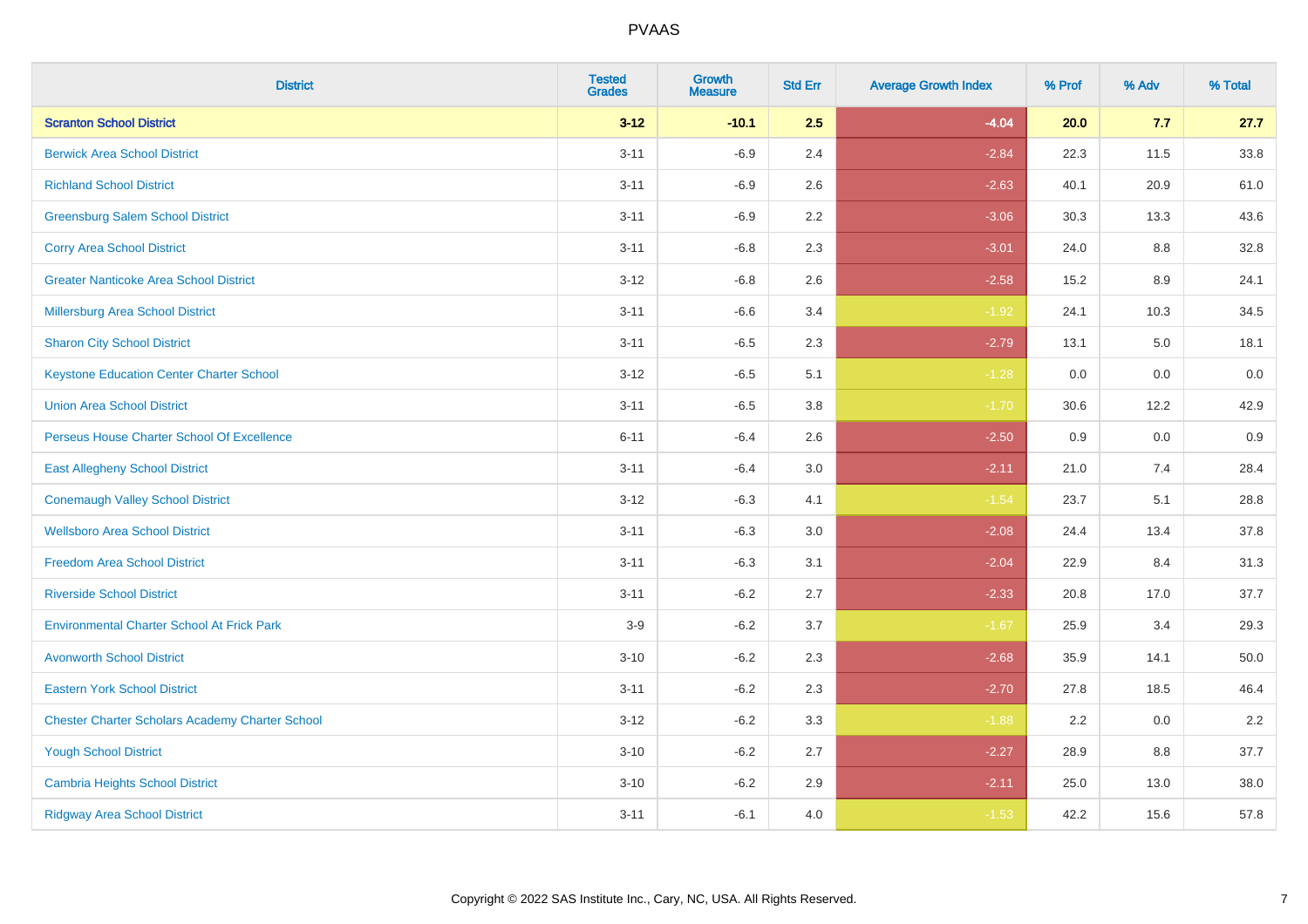| <b>District</b>                                 | <b>Tested</b><br><b>Grades</b> | <b>Growth</b><br><b>Measure</b> | <b>Std Err</b> | <b>Average Growth Index</b> | % Prof | % Adv | % Total |
|-------------------------------------------------|--------------------------------|---------------------------------|----------------|-----------------------------|--------|-------|---------|
| <b>Scranton School District</b>                 | $3 - 12$                       | $-10.1$                         | 2.5            | $-4.04$                     | 20.0   | 7.7   | 27.7    |
| <b>Montour School District</b>                  | $3 - 11$                       | $-6.1$                          | 2.1            | $-2.95$                     | 31.8   | 23.6  | 55.3    |
| <b>Elk Lake School District</b>                 | $3 - 11$                       | $-6.1$                          | 2.9            | $-2.12$                     | 26.3   | 11.6  | 37.9    |
| Mifflinburg Area School District                | $3 - 11$                       | $-6.0$                          | 2.1            | $-2.87$                     | 32.7   | 13.3  | 46.0    |
| <b>Gettysburg Area School District</b>          | $3 - 11$                       | $-6.0$                          | 2.0            | $-3.02$                     | 28.8   | 19.6  | 48.5    |
| <b>Westinghouse Arts Academy Charter School</b> | $9 - 10$                       | $-6.0$                          | 3.3            | $-1.81$                     | 20.2   | 8.9   | 29.1    |
| Southern Huntingdon County School District      | $3 - 11$                       | $-5.9$                          | 3.4            | $-1.76$                     | 32.8   | 4.9   | 37.7    |
| Lehigh Valley Academy Regional Charter School   | $3 - 11$                       | $-5.9$                          | 3.0            | $-1.98$                     | 20.0   | 7.7   | 27.7    |
| <b>Susquenita School District</b>               | $3 - 11$                       | $-5.9$                          | 2.6            | $-2.28$                     | 30.6   | 13.9  | 44.4    |
| <b>Bristol Borough School District</b>          | $3 - 12$                       | $-5.9$                          | $2.9\,$        | $-2.00$                     | 27.8   | 3.3   | 31.1    |
| New Kensington-Arnold School District           | $3 - 11$                       | $-5.8$                          | 3.2            | $-1.80$                     | 10.8   | 1.2   | 12.0    |
| <b>Montgomery Area School District</b>          | $3 - 11$                       | $-5.8$                          | 3.2            | $-1.83$                     | 25.0   | 11.5  | 36.5    |
| <b>Weatherly Area School District</b>           | $3 - 11$                       | $-5.8$                          | 4.0            | $-1.44$                     | 32.1   | 8.9   | 41.1    |
| <b>Rochester Area School District</b>           | $3 - 11$                       | $-5.7$                          | 3.9            | $-1.45$                     | 14.9   | 2.1   | 17.0    |
| Selinsgrove Area School District                | $3 - 12$                       | $-5.7$                          | 2.1            | $-2.74$                     | 25.4   | 13.9  | 39.2    |
| <b>Harmony Area School District</b>             | $3 - 10$                       | $-5.7$                          | 5.0            | $-1.13$                     | 33.3   | 0.0   | 33.3    |
| Mechanicsburg Area School District              | $3 - 11$                       | $-5.7$                          | 1.6            | $-3.48$                     | 35.1   | 16.0  | 51.2    |
| Renaissance Academy Charter School              | $3 - 11$                       | $-5.6$                          | 3.1            | $-1.79$                     | 28.4   | 18.5  | 46.9    |
| <b>City CHS</b>                                 | $10 - 11$                      | $-5.6$                          | 2.4            | $-2.34$                     | 15.9   | 1.5   | 17.4    |
| <b>Millville Area School District</b>           | $3 - 12$                       | $-5.6$                          | 4.4            | $-1.26$                     | 31.4   | 11.4  | 42.9    |
| <b>Chambersburg Area School District</b>        | $3 - 11$                       | $-5.6$                          | 1.3            | $-4.42$                     | 24.2   | 15.2  | 39.4    |
| <b>Wyoming Valley West School District</b>      | $3 - 11$                       | $-5.5$                          | 2.3            | $-2.38$                     | 22.2   | 9.2   | 31.4    |
| <b>Elizabeth Forward School District</b>        | $3 - 11$                       | $-5.5$                          | 2.5            | $-2.25$                     | 32.2   | 12.8  | 45.0    |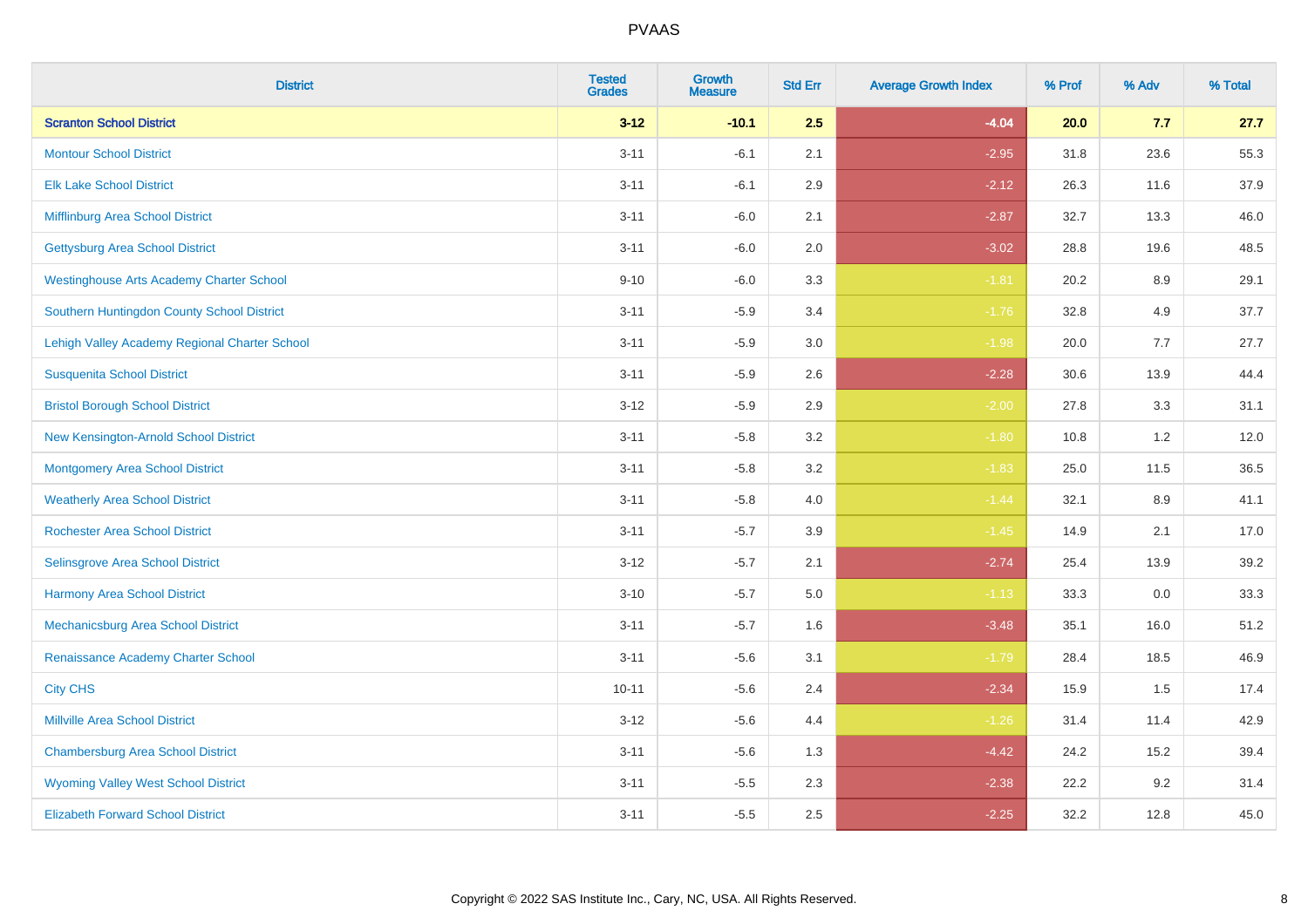| <b>District</b>                                                       | <b>Tested</b><br><b>Grades</b> | Growth<br><b>Measure</b> | <b>Std Err</b> | <b>Average Growth Index</b> | % Prof | % Adv | % Total |
|-----------------------------------------------------------------------|--------------------------------|--------------------------|----------------|-----------------------------|--------|-------|---------|
| <b>Scranton School District</b>                                       | $3 - 12$                       | $-10.1$                  | 2.5            | $-4.04$                     | 20.0   | 7.7   | 27.7    |
| <b>Wyoming Area School District</b>                                   | $3 - 10$                       | $-5.5$                   | 2.5            | $-2.21$                     | 32.0   | 9.6   | 41.6    |
| <b>Baldwin-Whitehall School District</b>                              | $3 - 11$                       | $-5.5$                   | 1.9            | $-2.93$                     | 32.0   | 14.7  | 46.7    |
| <b>Riverside Beaver County School District</b>                        | $3 - 11$                       | $-5.5$                   | 2.7            | $-2.03$                     | 35.8   | 23.2  | 59.0    |
| <b>Cornell School District</b>                                        | $3 - 11$                       | $-5.5$                   | 4.6            | $-1.20$                     | 11.3   | 3.2   | 14.5    |
| <b>Pottsgrove School District</b>                                     | $3 - 11$                       | $-5.5$                   | 2.0            | $-2.78$                     | 28.6   | 10.3  | 38.8    |
| <b>Mount Pleasant Area School District</b>                            | $3 - 11$                       | $-5.4$                   | 2.3            | $-2.37$                     | 33.3   | 8.7   | 42.0    |
| <b>North East School District</b>                                     | $3 - 11$                       | $-5.3$                   | 2.7            | $-1.97$                     | 31.7   | 24.8  | 56.4    |
| <b>Wissahickon School District</b>                                    | $3 - 10$                       | $-5.3$                   | 1.7            | $-3.14$                     | 27.5   | 29.0  | 56.6    |
| <b>Steelton-Highspire School District</b>                             | $3 - 11$                       | $-5.3$                   | 3.2            | $-1.65$                     | 13.9   | 0.0   | 13.9    |
| <b>Connellsville Area School District</b>                             | $3 - 11$                       | $-5.3$                   | 2.0            | $-2.67$                     | 24.2   | 5.0   | 29.1    |
| Schuylkill Haven Area School District                                 | $3 - 11$                       | $-5.3$                   | 2.7            | $-1.96$                     | 22.2   | 11.6  | 33.8    |
| <b>Central Dauphin School District</b>                                | $3 - 11$                       | $-5.2$                   | 1.2            | $-4.24$                     | 29.3   | 8.7   | 38.0    |
| <b>Carlisle Area School District</b>                                  | $3 - 11$                       | $-5.2$                   | 1.7            | $-2.99$                     | 28.0   | 19.3  | 47.3    |
| <b>Moshannon Valley School District</b>                               | $3 - 10$                       | $-5.1$                   | 4.6            | $-1.12$                     | 25.0   | 12.5  | 37.5    |
| <b>Southern Fulton School District</b>                                | $3 - 11$                       | $-5.1$                   | 4.0            | $-1.29$                     | 21.7   | 13.0  | 34.8    |
| Preparatory Charter School Of Mathematics, Science, Tech, And Careers | $9 - 10$                       | $-5.1$                   | 2.5            | $-2.03$                     | 6.3    | 1.4   | 7.7     |
| <b>Propel Charter School-Homestead</b>                                | $3 - 11$                       | $-5.0$                   | 3.9            | $-1.27$                     | 7.3    | 0.0   | 7.3     |
| <b>Northeast Bradford School District</b>                             | $3 - 10$                       | $-5.0$                   | 3.7            | $-1.35$                     | 30.6   | 4.8   | 35.5    |
| <b>Canon-Mcmillan School District</b>                                 | $3 - 11$                       | $-5.0$                   | 1.5            | $-3.25$                     | 30.8   | 28.5  | 59.3    |
| <b>Titusville Area School District</b>                                | $3 - 11$                       | $-5.0$                   | 2.5            | $-1.98$                     | 26.5   | 6.8   | 33.3    |
| <b>Cameron County School District</b>                                 | $3 - 12$                       | $-5.0$                   | 4.4            | $-1.12$                     | 34.9   | 4.8   | 39.7    |
| <b>Pottsville Area School District</b>                                | $3 - 12$                       | $-4.9$                   | 2.1            | $-2.36$                     | 21.8   | 7.9   | 29.6    |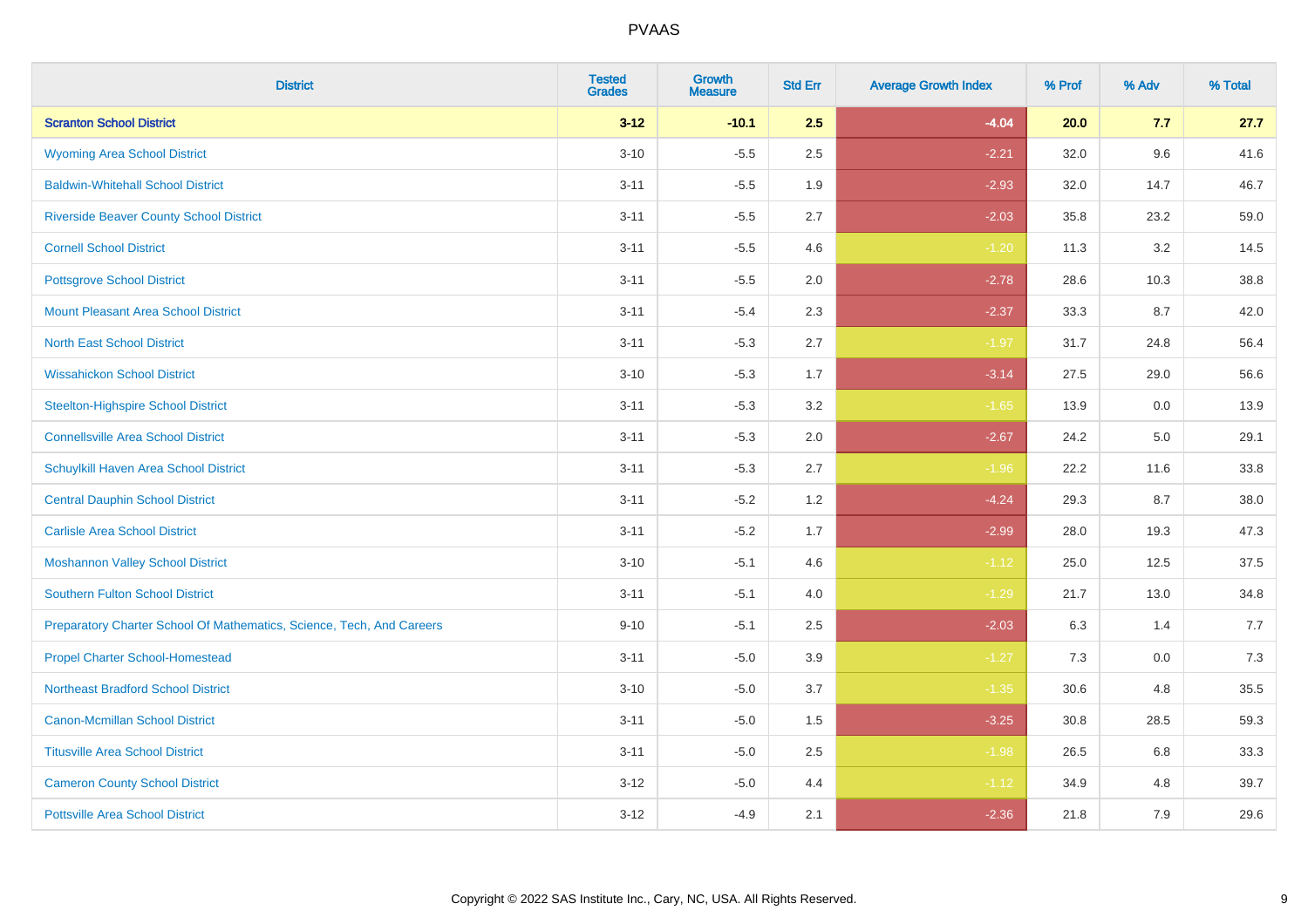| <b>District</b>                              | <b>Tested</b><br><b>Grades</b> | <b>Growth</b><br><b>Measure</b> | <b>Std Err</b> | <b>Average Growth Index</b> | % Prof | % Adv | % Total |
|----------------------------------------------|--------------------------------|---------------------------------|----------------|-----------------------------|--------|-------|---------|
| <b>Scranton School District</b>              | $3 - 12$                       | $-10.1$                         | 2.5            | $-4.04$                     | 20.0   | 7.7   | 27.7    |
| East Stroudsburg Area School District        | $3 - 11$                       | $-4.9$                          | 1.4            | $-3.38$                     | 22.7   | 12.5  | 35.2    |
| North Schuylkill School District             | $3 - 11$                       | $-4.7$                          | 2.2            | $-2.16$                     | 20.2   | 11.7  | 31.9    |
| <b>Troy Area School District</b>             | $3 - 10$                       | $-4.7$                          | 3.2            | $-1.46$                     | 22.8   | 16.5  | 39.2    |
| <b>Shenandoah Valley School District</b>     | $3 - 11$                       | $-4.5$                          | 3.5            | $-1.29$                     | 14.3   | 0.0   | 14.3    |
| <b>Susquehanna Community School District</b> | $3 - 11$                       | $-4.5$                          | 3.8            | $-1.19$                     | 31.9   | 8.8   | 40.7    |
| Penn Cambria School District                 | $3 - 11$                       | $-4.5$                          | 2.4            | $-1.86$                     | 27.3   | 15.8  | 43.2    |
| <b>Erie City School District</b>             | $3 - 12$                       | $-4.5$                          | 1.4            | $-3.09$                     | 13.4   | 6.7   | 20.1    |
| <b>Bethlehem Area School District</b>        | $3 - 11$                       | $-4.5$                          | 1.1            | $-3.91$                     | 20.4   | 11.3  | 31.7    |
| <b>Bethel Park School District</b>           | $3 - 11$                       | $-4.4$                          | 1.7            | $-2.62$                     | 40.1   | 27.3  | 67.4    |
| <b>Governor Mifflin School District</b>      | $3 - 11$                       | $-4.4$                          | 1.6            | $-2.69$                     | 30.3   | 7.7   | 38.0    |
| Pocono Mountain School District              | $3 - 12$                       | $-4.3$                          | 1.8            | $-2.43$                     | 35.5   | 17.1  | 52.6    |
| <b>Quakertown Community School District</b>  | $3 - 12$                       | $-4.3$                          | $1.5$          | $-2.79$                     | 33.8   | 20.1  | 53.8    |
| <b>Charleroi School District</b>             | $3 - 11$                       | $-4.3$                          | 2.7            | $-1.55$                     | 22.2   | 15.9  | 38.1    |
| <b>Woodland Hills School District</b>        | $3 - 12$                       | $-4.2$                          | 2.5            | $-1.66$                     | 10.1   | 1.4   | 11.5    |
| Urban Pathways 6-12 Charter School           | $6 - 11$                       | $-4.1$                          | 5.7            | $-0.72$                     | 0.0    | 0.0   | 0.0     |
| Southern Lehigh School District              | $3 - 11$                       | $-4.1$                          | 2.1            | $-1.94$                     | 39.3   | 28.0  | 67.2    |
| <b>Kiski Area School District</b>            | $3 - 11$                       | $-4.0$                          | 2.0            | $-1.99$                     | 23.1   | 18.2  | 41.3    |
| <b>Towanda Area School District</b>          | $3 - 11$                       | $-4.0$                          | 2.6            | $-1.52$                     | 24.8   | 9.9   | 34.8    |
| <b>Valley Grove School District</b>          | $3 - 10$                       | $-4.0$                          | 5.5            | $-0.72$                     | 68.4   | 15.8  | 84.2    |
| <b>Springfield Township School District</b>  | $3 - 11$                       | $-3.9$                          | 3.1            | $-1.27$                     | 37.2   | 30.8  | 68.1    |
| <b>Monessen City School District</b>         | $3 - 10$                       | $-3.9$                          | 5.6            | $-0.69$                     | 21.0   | 10.5  | 31.6    |
| <b>Dauphin County Technical School</b>       | $9 - 11$                       | $-3.9$                          | 2.3            | $-1.67$                     | 18.3   | 11.1  | 29.3    |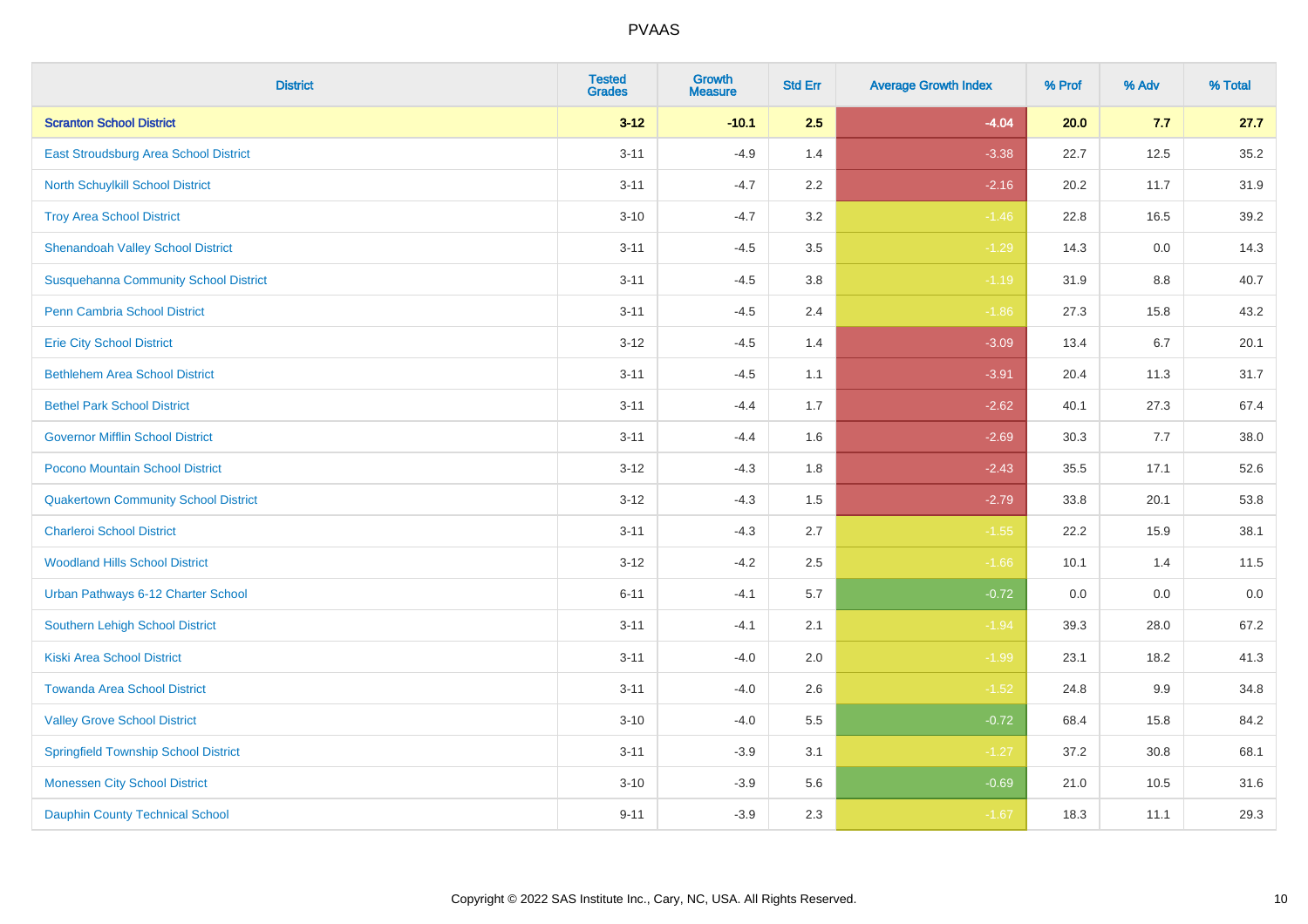| <b>District</b>                                         | <b>Tested</b><br><b>Grades</b> | <b>Growth</b><br><b>Measure</b> | <b>Std Err</b> | <b>Average Growth Index</b> | % Prof | % Adv   | % Total |
|---------------------------------------------------------|--------------------------------|---------------------------------|----------------|-----------------------------|--------|---------|---------|
| <b>Scranton School District</b>                         | $3 - 12$                       | $-10.1$                         | 2.5            | $-4.04$                     | 20.0   | 7.7     | 27.7    |
| <b>Slippery Rock Area School District</b>               | $3 - 11$                       | $-3.8$                          | 2.5            | $-1.56$                     | 30.8   | 21.9    | 52.7    |
| <b>Universal Audenried Charter School</b>               | $9 - 11$                       | $-3.8$                          | 2.5            | $-1.53$                     | 3.0    | 0.5     | 3.5     |
| <b>Laurel Highlands School District</b>                 | $3 - 11$                       | $-3.8$                          | 2.3            | $-1.63$                     | 20.9   | 14.6    | 35.4    |
| <b>Franklin Area School District</b>                    | $3 - 11$                       | $-3.7$                          | 2.6            | $-1.43$                     | 30.5   | 5.9     | 36.4    |
| <b>Parkland School District</b>                         | $3 - 11$                       | $-3.7$                          | 1.2            | $-3.17$                     | 31.4   | 30.6    | 62.0    |
| <b>Chester-Upland School District</b>                   | $3 - 11$                       | $-3.6$                          | 2.6            | $-1.38$                     | 1.6    | $0.0\,$ | 1.6     |
| <b>Sugar Valley Rural Charter School</b>                | $3 - 11$                       | $-3.6$                          | 3.7            | $-0.98$                     | 10.3   | 0.0     | 10.3    |
| <b>Owen J Roberts School District</b>                   | $3 - 11$                       | $-3.5$                          | 1.5            | $-2.27$                     | 36.8   | 24.4    | 61.2    |
| <b>Greater Johnstown School District</b>                | $3 - 11$                       | $-3.5$                          | 2.4            | $-1.45$                     | 10.3   | 1.3     | 11.5    |
| <b>Middletown Area School District</b>                  | $3 - 11$                       | $-3.4$                          | 2.4            | $-1.44$                     | 34.3   | 15.2    | 49.4    |
| <b>Propel Charter School-Montour</b>                    | $3 - 10$                       | $-3.4$                          | 3.6            | $-0.93$                     | 7.7    | 0.0     | 7.7     |
| <b>Mahanoy Area School District</b>                     | $3 - 10$                       | $-3.4$                          | 3.1            | $-1.07$                     | 21.4   | 8.6     | 30.0    |
| <b>Crestwood School District</b>                        | $3 - 11$                       | $-3.4$                          | 2.2            | $-1.52$                     | 33.1   | 21.7    | 54.9    |
| Center For Student Learning Charter School At Pennsbury | $6 - 12$                       | $-3.3$                          | 6.0            | $-0.55$                     | 23.1   | 0.0     | 23.1    |
| <b>Roberto Clemente Charter School</b>                  | $3 - 12$                       | $-3.3$                          | 4.1            | $-0.79$                     | 22.7   | 4.6     | 27.3    |
| <b>Pleasant Valley School District</b>                  | $3 - 11$                       | $-3.3$                          | 1.8            | $-1.80$                     | 28.5   | 10.4    | 39.0    |
| <b>Twin Valley School District</b>                      | $3 - 12$                       | $-3.2$                          | 1.9            | $-1.68$                     | 38.8   | 19.8    | 58.6    |
| <b>Northwest Area School District</b>                   | $3 - 10$                       | $-3.2$                          | 3.3            | $-0.97$                     | 30.4   | 13.0    | 43.5    |
| <b>Susq-Cyber Charter School</b>                        | $9 - 11$                       | $-3.2$                          | 5.8            | $-0.54$                     | 23.8   | 4.8     | 28.6    |
| <b>Oxford Area School District</b>                      | $3 - 11$                       | $-3.1$                          | 1.8            | $-1.77$                     | 27.5   | 14.5    | 42.0    |
| <b>Reynolds School District</b>                         | $3 - 10$                       | $-3.0$                          | 3.5            | $-0.87$                     | 27.3   | 9.1     | 36.4    |
| <b>KIPP Dubois Charter School</b>                       | $9 - 10$                       | $-3.0$                          | 3.1            | $-0.95$                     | 10.0   | 0.0     | 10.0    |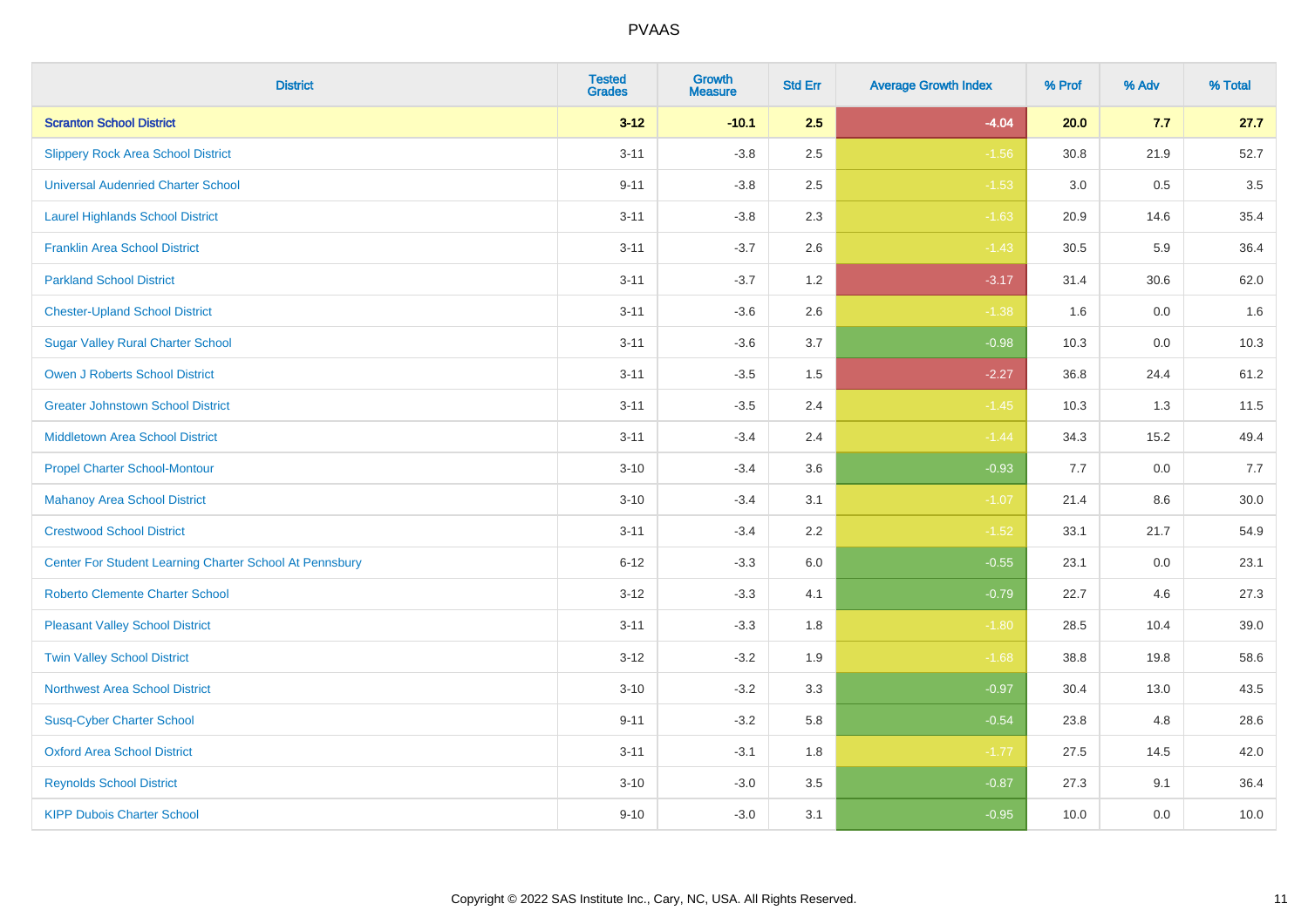| <b>District</b>                             | <b>Tested</b><br><b>Grades</b> | <b>Growth</b><br><b>Measure</b> | <b>Std Err</b> | <b>Average Growth Index</b> | % Prof | % Adv | % Total |
|---------------------------------------------|--------------------------------|---------------------------------|----------------|-----------------------------|--------|-------|---------|
| <b>Scranton School District</b>             | $3 - 12$                       | $-10.1$                         | 2.5            | $-4.04$                     | 20.0   | 7.7   | 27.7    |
| <b>Northgate School District</b>            | $3 - 11$                       | $-3.0$                          | 3.4            | $-0.85$                     | 35.6   | 6.8   | 42.4    |
| <b>Beaver Area School District</b>          | $3 - 10$                       | $-3.0$                          | 2.5            | $-1.16$                     | 25.8   | 27.8  | 53.6    |
| <b>Minersville Area School District</b>     | $3 - 11$                       | $-2.9$                          | 3.4            | $-0.86$                     | 27.4   | 9.7   | 37.1    |
| <b>Boyertown Area School District</b>       | $3 - 11$                       | $-2.9$                          | 1.4            | $-2.06$                     | 30.8   | 22.6  | 53.4    |
| <b>Bucks County Technical High School</b>   | $9 - 10$                       | $-2.9$                          | 2.2            | $-1.29$                     | 27.7   | 10.4  | 38.2    |
| <b>Rose Tree Media School District</b>      | $3 - 10$                       | $-2.8$                          | 2.1            | $-1.33$                     | 35.2   | 29.6  | 64.8    |
| <b>Carbondale Area School District</b>      | $3 - 10$                       | $-2.8$                          | 3.2            | $-0.87$                     | 27.5   | 2.9   | 30.4    |
| <b>Uniontown Area School District</b>       | $3 - 11$                       | $-2.8$                          | 3.1            | $-0.91$                     | 31.7   | 7.3   | 39.0    |
| <b>Dubois Area School District</b>          | $3 - 11$                       | $-2.8$                          | 2.0            | $-1.37$                     | 35.5   | 19.0  | 54.6    |
| <b>Tri-Valley School District</b>           | $3 - 10$                       | $-2.7$                          | 3.9            | $-0.69$                     | 31.0   | 9.5   | 40.5    |
| Hatboro-Horsham School District             | $3 - 11$                       | $-2.7$                          | 1.6            | $-1.65$                     | 27.9   | 17.9  | 45.8    |
| Hollidaysburg Area School District          | $3 - 11$                       | $-2.7$                          | 1.6            | $-1.64$                     | 32.6   | 15.2  | 47.8    |
| <b>Shamokin Area School District</b>        | $3 - 11$                       | $-2.6$                          | 2.5            | $-1.06$                     | 19.6   | 9.8   | 29.3    |
| <b>Nazareth Area School District</b>        | $3 - 11$                       | $-2.5$                          | 1.7            | $-1.53$                     | 29.2   | 24.6  | 53.8    |
| <b>Mount Union Area School District</b>     | $3 - 10$                       | $-2.5$                          | 2.8            | $-0.89$                     | 19.8   | 5.8   | 25.6    |
| Northwestern Lehigh School District         | $3 - 11$                       | $-2.4$                          | 2.1            | $-1.14$                     | 41.7   | 17.9  | 59.5    |
| <b>Wyomissing Area School District</b>      | $3-12$                         | $-2.4$                          | 2.6            | $-0.92$                     | 25.6   | 28.1  | 53.7    |
| <b>Southeastern Greene School District</b>  | $3 - 10$                       | $-2.3$                          | 4.4            | $-0.53$                     | 29.0   | 9.7   | 38.7    |
| <b>York Academy Regional Charter School</b> | $3 - 11$                       | $-2.3$                          | 4.4            | $-0.52$                     | 23.5   | 2.0   | 25.5    |
| <b>Conneaut School District</b>             | $3 - 12$                       | $-2.3$                          | 2.6            | $-0.91$                     | 27.4   | 9.7   | 37.1    |
| Mastery Charter School - Shoemaker Campus   | $7 - 10$                       | $-2.3$                          | 2.8            | $-0.81$                     | 10.1   | 3.7   | 13.8    |
| Northern Bedford County School District     | $3 - 11$                       | $-2.3$                          | 3.3            | $-0.69$                     | 26.2   | 16.9  | 43.1    |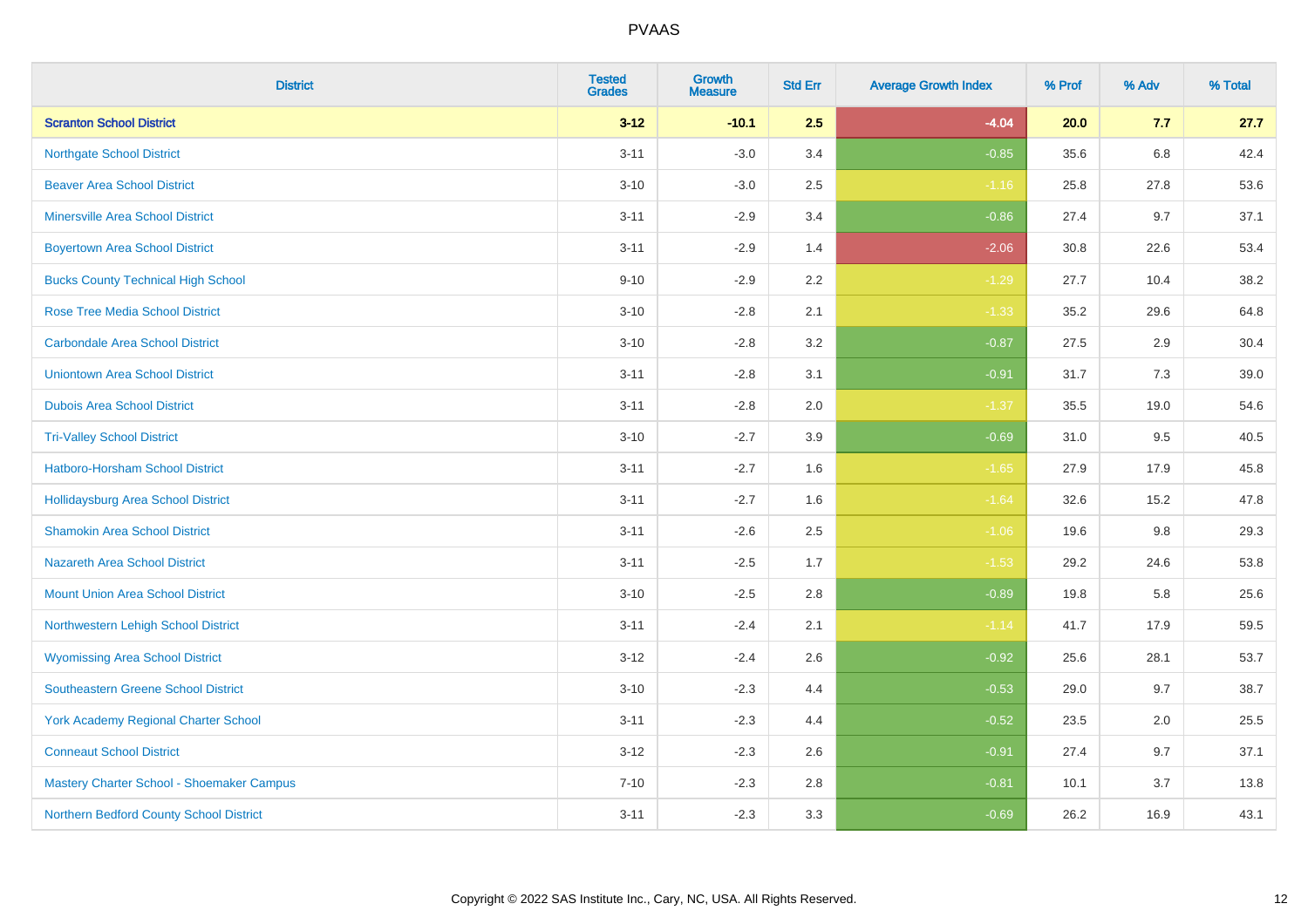| <b>District</b>                                   | <b>Tested</b><br><b>Grades</b> | <b>Growth</b><br><b>Measure</b> | <b>Std Err</b> | <b>Average Growth Index</b> | % Prof | % Adv   | % Total |
|---------------------------------------------------|--------------------------------|---------------------------------|----------------|-----------------------------|--------|---------|---------|
| <b>Scranton School District</b>                   | $3 - 12$                       | $-10.1$                         | 2.5            | $-4.04$                     | 20.0   | 7.7     | 27.7    |
| <b>West Chester Area School District</b>          | $3 - 11$                       | $-2.1$                          | 1.2            | $-1.83$                     | 36.4   | 23.2    | 59.6    |
| <b>New Brighton Area School District</b>          | $3 - 11$                       | $-2.1$                          | 3.2            | $-0.65$                     | 31.5   | 11.1    | 42.6    |
| Propel Charter School - Braddock Hills            | $3 - 11$                       | $-2.1$                          | 3.3            | $-0.63$                     | 4.8    | $3.2\,$ | 8.1     |
| <b>Shaler Area School District</b>                | $3 - 11$                       | $-2.1$                          | 1.8            | $-1.18$                     | 32.0   | 13.0    | 45.0    |
| <b>Carlynton School District</b>                  | $3 - 11$                       | $-2.0$                          | 3.2            | $-0.62$                     | 27.9   | 5.2     | 33.1    |
| Penns Manor Area School District                  | $3 - 12$                       | $-1.9$                          | 3.5            | $-0.55$                     | 24.2   | $3.8\,$ | 28.0    |
| <b>Allegheny Valley School District</b>           | $3 - 11$                       | $-1.9$                          | 3.9            | $-0.48$                     | 31.8   | 11.4    | 43.2    |
| <b>Lakeview School District</b>                   | $3 - 11$                       | $-1.9$                          | 3.5            | $-0.53$                     | 41.5   | 12.3    | 53.8    |
| <b>Farrell Area School District</b>               | $3 - 11$                       | $-1.9$                          | 4.2            | $-0.44$                     | 9.3    | 11.6    | 20.9    |
| <b>Chichester School District</b>                 | $3 - 11$                       | $-1.8$                          | 4.2            | $-0.44$                     | 40.0   | 14.0    | 54.0    |
| <b>Bradford Area School District</b>              | $3 - 12$                       | $-1.8$                          | 2.3            | $-0.79$                     | 31.2   | 16.7    | 47.9    |
| <b>Forest Area School District</b>                | $3 - 11$                       | $-1.8$                          | 4.7            | $-0.37$                     | 18.9   | 15.1    | 34.0    |
| <b>Mastery Charter High School-Lenfest Campus</b> | $7 - 11$                       | $-1.8$                          | 5.8            | $-0.30$                     | 26.3   | 0.0     | 26.3    |
| <b>Albert Gallatin Area School District</b>       | $3 - 11$                       | $-1.7$                          | 2.3            | $-0.72$                     | 31.9   | 20.7    | 52.7    |
| <b>Clairton City School District</b>              | $3 - 11$                       | $-1.6$                          | 5.0            | $-0.32$                     | 3.8    | 0.5     | 4.4     |
| <b>Burrell School District</b>                    | $3 - 11$                       | $-1.5$                          | 3.3            | $-0.44$                     | 27.8   | 17.7    | 45.6    |
| <b>Clearfield Area School District</b>            | $3 - 10$                       | $-1.3$                          | 3.7            | $-0.34$                     | 43.9   | 24.6    | 68.4    |
| <b>Highlands School District</b>                  | $3 - 11$                       | $-1.3$                          | 2.3            | $-0.55$                     | 32.6   | 10.5    | 43.0    |
| <b>Bangor Area School District</b>                | $3 - 12$                       | $-1.2$                          | 2.0            | $-0.60$                     | 25.8   | 12.7    | 38.5    |
| <b>Forest City Regional School District</b>       | $3 - 12$                       | $-1.2$                          | 3.6            | $-0.33$                     | 26.5   | 8.2     | 34.7    |
| <b>Lebanon School District</b>                    | $3 - 11$                       | $-1.2$                          | 1.9            | $-0.63$                     | 15.2   | 6.4     | 21.6    |
| <b>Claysburg-Kimmel School District</b>           | $3 - 11$                       | $-1.2$                          | 5.2            | $-0.22$                     | 5.0    | 0.0     | $5.0\,$ |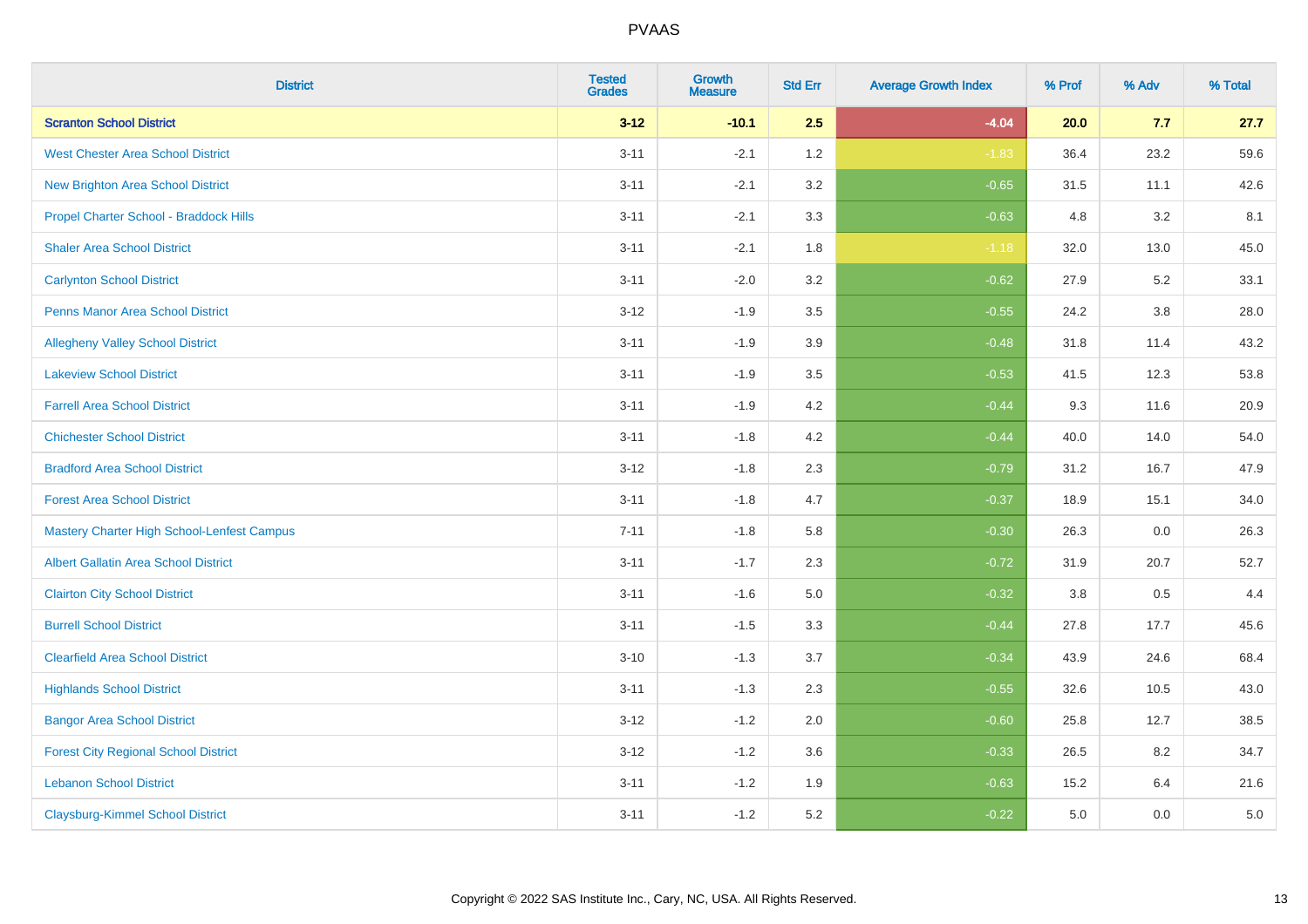| <b>District</b>                                | <b>Tested</b><br><b>Grades</b> | Growth<br><b>Measure</b> | <b>Std Err</b> | <b>Average Growth Index</b> | % Prof | % Adv | % Total |
|------------------------------------------------|--------------------------------|--------------------------|----------------|-----------------------------|--------|-------|---------|
| <b>Scranton School District</b>                | $3 - 12$                       | $-10.1$                  | 2.5            | $-4.04$                     | 20.0   | 7.7   | 27.7    |
| <b>Columbia Borough School District</b>        | $3 - 12$                       | $-1.1$                   | 3.6            | $-0.31$                     | 17.2   | 1.7   | 19.0    |
| <b>Ferndale Area School District</b>           | $3 - 10$                       | $-1.1$                   | 4.1            | $-0.27$                     | 21.0   | 7.9   | 29.0    |
| <b>Norwin School District</b>                  | $3 - 11$                       | $-1.1$                   | 1.6            | $-0.70$                     | 37.7   | 27.6  | 65.2    |
| <b>Evergreen Community Charter School</b>      | $6 - 11$                       | $-1.1$                   | 4.7            | $-0.23$                     | 34.6   | 26.9  | 61.5    |
| <b>Pine Grove Area School District</b>         | $3 - 11$                       | $-1.1$                   | 3.0            | $-0.36$                     | 29.5   | 14.3  | 43.8    |
| <b>Everett Area School District</b>            | $3 - 11$                       | $-1.1$                   | 3.1            | $-0.34$                     | 34.2   | 13.2  | 47.4    |
| <b>Schuylkill Valley School District</b>       | $3 - 11$                       | $-1.0$                   | 2.2            | $-0.47$                     | 29.8   | 20.2  | 50.0    |
| <b>Westmont Hilltop School District</b>        | $3 - 11$                       | $-1.0$                   | 2.8            | $-0.36$                     | 33.3   | 14.7  | 48.0    |
| <b>South Eastern School District</b>           | $3 - 11$                       | $-1.0$                   | 1.8            | $-0.55$                     | 36.4   | 17.1  | 53.5    |
| <b>Exeter Township School District</b>         | $3 - 11$                       | $-1.0$                   | 1.7            | $-0.58$                     | 27.2   | 15.6  | 42.8    |
| South Allegheny School District                | $3 - 11$                       | $-0.9$                   | 3.1            | $-0.30$                     | 23.8   | 2.5   | 26.2    |
| <b>Palmerton Area School District</b>          | $3 - 11$                       | $-0.9$                   | 2.7            | $-0.34$                     | 34.3   | 14.3  | 48.6    |
| <b>Blacklick Valley School District</b>        | $3 - 11$                       | $-0.9$                   | 3.9            | $-0.23$                     | 7.7    | 7.7   | 15.4    |
| <b>Cranberry Area School District</b>          | $3 - 12$                       | $-0.9$                   | 3.1            | $-0.29$                     | 25.5   | 9.7   | 35.2    |
| <b>MaST Community Charter School</b>           | $3 - 10$                       | $-0.9$                   | 2.5            | $-0.34$                     | 25.0   | 21.6  | 46.6    |
| <b>Lehigh Career &amp; Technical Institute</b> | $10 - 12$                      | $-0.7$                   | 6.3            | $-0.11$                     | 36.4   | 4.6   | 40.9    |
| Jeannette City School District                 | $3 - 11$                       | $-0.7$                   | 3.4            | $-0.20$                     | 26.8   | 4.1   | 30.9    |
| <b>Fort Cherry School District</b>             | $3 - 10$                       | $-0.7$                   | 3.1            | $-0.21$                     | 30.6   | 14.1  | 44.7    |
| Northern Lebanon School District               | $3 - 11$                       | $-0.7$                   | 2.3            | $-0.29$                     | 18.8   | 6.8   | 25.6    |
| South Side Area School District                | $3 - 11$                       | $-0.6$                   | 3.1            | $-0.19$                     | 24.0   | 28.0  | 52.0    |
| <b>Fairfield Area School District</b>          | $3 - 11$                       | $-0.5$                   | 3.6            | $-0.13$                     | 43.9   | 6.1   | 50.0    |
| <b>Portage Area School District</b>            | $3 - 10$                       | $-0.5$                   | 3.3            | $-0.14$                     | 27.0   | 20.6  | 47.6    |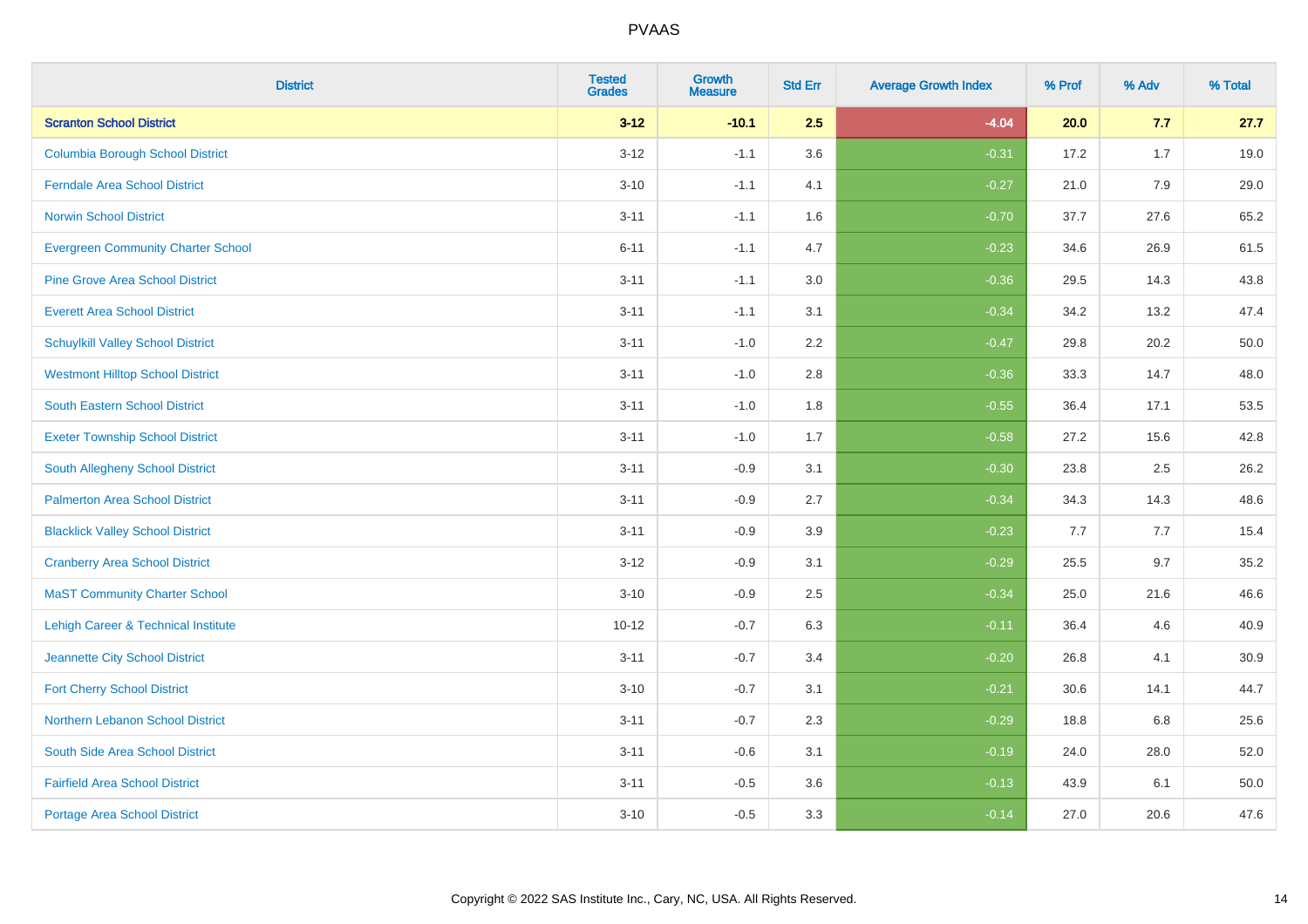| <b>District</b>                                  | <b>Tested</b><br><b>Grades</b> | Growth<br><b>Measure</b> | <b>Std Err</b> | <b>Average Growth Index</b> | % Prof | % Adv | % Total |
|--------------------------------------------------|--------------------------------|--------------------------|----------------|-----------------------------|--------|-------|---------|
| <b>Scranton School District</b>                  | $3 - 12$                       | $-10.1$                  | 2.5            | $-4.04$                     | 20.0   | 7.7   | 27.7    |
| <b>Otto-Eldred School District</b>               | $3 - 11$                       | $-0.5$                   | 3.5            | $-0.13$                     | 35.8   | 10.5  | 46.3    |
| <b>Brockway Area School District</b>             | $3 - 11$                       | $-0.4$                   | 3.5            | $-0.11$                     | 41.2   | 13.8  | 55.0    |
| <b>Central Greene School District</b>            | $3 - 11$                       | $-0.4$                   | 2.5            | $-0.15$                     | 27.8   | 14.8  | 42.6    |
| Northern Cambria School District                 | $3 - 11$                       | $-0.3$                   | 3.4            | $-0.09$                     | 26.5   | 1.2   | 27.7    |
| <b>Wilson Area School District</b>               | $3 - 11$                       | $-0.3$                   | 2.4            | $-0.12$                     | 35.4   | 14.6  | 50.0    |
| <b>Greencastle-Antrim School District</b>        | $3 - 11$                       | $-0.3$                   | 2.0            | $-0.14$                     | 30.9   | 22.2  | 53.1    |
| <b>Harrisburg City School District</b>           | $3 - 11$                       | $-0.2$                   | 2.0            | $-0.11$                     | 6.0    | 2.0   | 8.0     |
| <b>Freeport Area School District</b>             | $3 - 10$                       | $-0.2$                   | 2.1            | $-0.10$                     | 37.4   | 29.8  | 67.2    |
| Southern Tioga School District                   | $3 - 11$                       | $-0.1$                   | 2.8            | $-0.03$                     | 26.3   | 10.3  | 36.6    |
| <b>Warren County School District</b>             | $3 - 11$                       | $-0.1$                   | 1.6            | $-0.06$                     | 26.7   | 9.7   | 36.4    |
| <b>Penn Hills School District</b>                | $3 - 11$                       | 0.0                      | 2.4            | 0.02                        | 18.4   | 7.1   | 25.6    |
| Altoona Area School District                     | $3 - 12$                       | 0.1                      | 1.5            | 0.07                        | 29.0   | 13.8  | 42.8    |
| Community Academy Of Philadelphia Charter School | $3 - 11$                       | 0.1                      | 2.6            | 0.06                        | 9.7    | 2.6   | 12.4    |
| <b>Garnet Valley School District</b>             | $3 - 10$                       | 0.2                      | 1.7            | 0.13                        | 34.9   | 26.4  | 61.3    |
| <b>Central Columbia School District</b>          | $3 - 12$                       | 0.3                      | 2.3            | 0.12                        | 25.4   | 37.6  | 63.0    |
| <b>Ridley School District</b>                    | $3 - 12$                       | 0.3                      | 1.6            | 0.21                        | 32.0   | 10.7  | 42.6    |
| <b>Shippensburg Area School District</b>         | $3 - 11$                       | 0.5                      | 1.8            | 0.26                        | 23.5   | 22.8  | 46.3    |
| <b>Wilson School District</b>                    | $3 - 12$                       | 0.5                      | 1.5            | 0.32                        | 30.4   | 25.5  | 55.9    |
| Pennsylvania Cyber Charter School                | $3 - 11$                       | 0.6                      | 1.5            | 0.37                        | 20.8   | 8.1   | 28.9    |
| Hamburg Area School District                     | $3 - 11$                       | 0.6                      | 2.4            | 0.25                        | 28.0   | 15.5  | 43.6    |
| <b>New Foundations Charter School</b>            | $3 - 11$                       | 0.6                      | 2.2            | 0.29                        | 22.4   | 4.0   | 26.4    |
| <b>Tech Freire Charter School</b>                | $9 - 11$                       | 0.7                      | 2.5            | 0.27                        | 3.6    | 0.0   | 3.6     |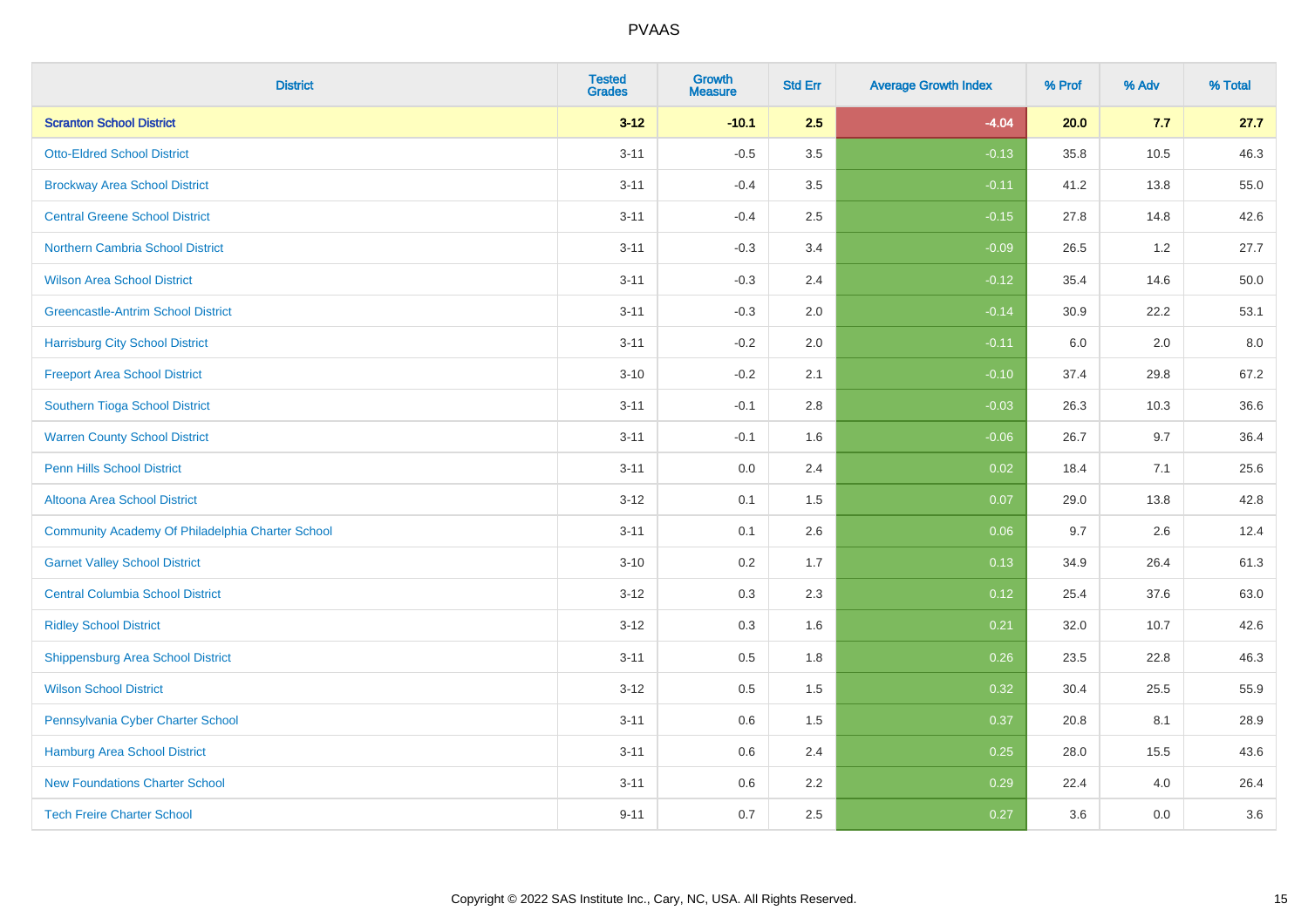| <b>District</b>                                    | <b>Tested</b><br><b>Grades</b> | Growth<br><b>Measure</b> | <b>Std Err</b> | <b>Average Growth Index</b> | % Prof | % Adv   | % Total  |
|----------------------------------------------------|--------------------------------|--------------------------|----------------|-----------------------------|--------|---------|----------|
| <b>Scranton School District</b>                    | $3 - 12$                       | $-10.1$                  | 2.5            | $-4.04$                     | 20.0   | 7.7     | 27.7     |
| Jersey Shore Area School District                  | $3 - 11$                       | 0.7                      | 2.5            | 0.27                        | 39.3   | 13.6    | 52.9     |
| <b>Seneca Valley School District</b>               | $3 - 11$                       | 0.8                      | 1.4            | 0.54                        | 40.6   | 25.2    | 65.8     |
| <b>Marion Center Area School District</b>          | $3 - 10$                       | 0.8                      | 2.9            | 0.27                        | 23.3   | 11.1    | 34.4     |
| <b>Hopewell Area School District</b>               | $3 - 11$                       | 0.8                      | 2.6            | 0.31                        | 34.5   | 12.4    | 46.9     |
| <b>Tidioute Community Charter School</b>           | $3 - 11$                       | 0.8                      | 4.4            | 0.19                        | 18.1   | $6.9\,$ | 25.0     |
| Daniel Boone Area School District                  | $3 - 12$                       | 0.9                      | 1.9            | 0.46                        | 28.9   | 22.0    | 51.0     |
| <b>Abington School District</b>                    | $3 - 10$                       | 0.9                      | 1.6            | 0.57                        | 29.7   | 28.7    | 58.4     |
| <b>Upper Adams School District</b>                 | $3 - 11$                       | 0.9                      | 2.5            | 0.37                        | 33.0   | 17.0    | 50.0     |
| South Williamsport Area School District            | $3 - 10$                       | 0.9                      | 3.1            | 0.31                        | 38.4   | 11.6    | $50.0\,$ |
| <b>Bensalem Township School District</b>           | $3 - 11$                       | 1.0                      | 1.6            | 0.63                        | 24.3   | 10.7    | 34.9     |
| <b>Tulpehocken Area School District</b>            | $3 - 12$                       | 1.0                      | 4.9            | 0.20                        | 11.5   | 23.1    | 34.6     |
| <b>Wattsburg Area School District</b>              | $3 - 11$                       | 1.0                      | 2.7            | 0.36                        | 20.4   | 12.4    | 32.7     |
| <b>Annville-Cleona School District</b>             | $3 - 12$                       | 1.1                      | 2.4            | 0.45                        | 34.8   | 13.6    | 48.5     |
| <b>Upper Moreland Township School District</b>     | $3 - 11$                       | 1.1                      | 2.0            | 0.56                        | 24.8   | 26.6    | 51.3     |
| <b>North Star School District</b>                  | $3 - 11$                       | 1.1                      | 3.3            | 0.34                        | 26.2   | 20.0    | 46.2     |
| Philadelphia Electrical & Tech Charter High School | $10 - 10$                      | 1.2                      | 2.6            | 0.45                        | 0.9    | 0.0     | 0.9      |
| <b>Springfield School District</b>                 | $3 - 11$                       | 1.2                      | 1.7            | 0.69                        | 31.8   | 25.2    | 56.9     |
| <b>Penn-Delco School District</b>                  | $3 - 11$                       | 1.3                      | 1.8            | 0.75                        | 26.5   | 12.6    | 39.1     |
| <b>Brentwood Borough School District</b>           | $3 - 11$                       | 1.3                      | 3.0            | 0.44                        | 20.2   | 16.0    | 36.2     |
| <b>MaST Community Charter School II</b>            | $3 - 10$                       | 1.4                      | 3.0            | 0.45                        | 16.1   | 4.6     | 20.7     |
| <b>Oley Valley School District</b>                 | $3 - 11$                       | 1.4                      | 2.4            | 0.56                        | 37.4   | 23.9    | 61.4     |
| <b>Reach Cyber Charter School</b>                  | $3 - 11$                       | 1.4                      | 3.6            | 0.40                        | 32.9   | 15.2    | 48.1     |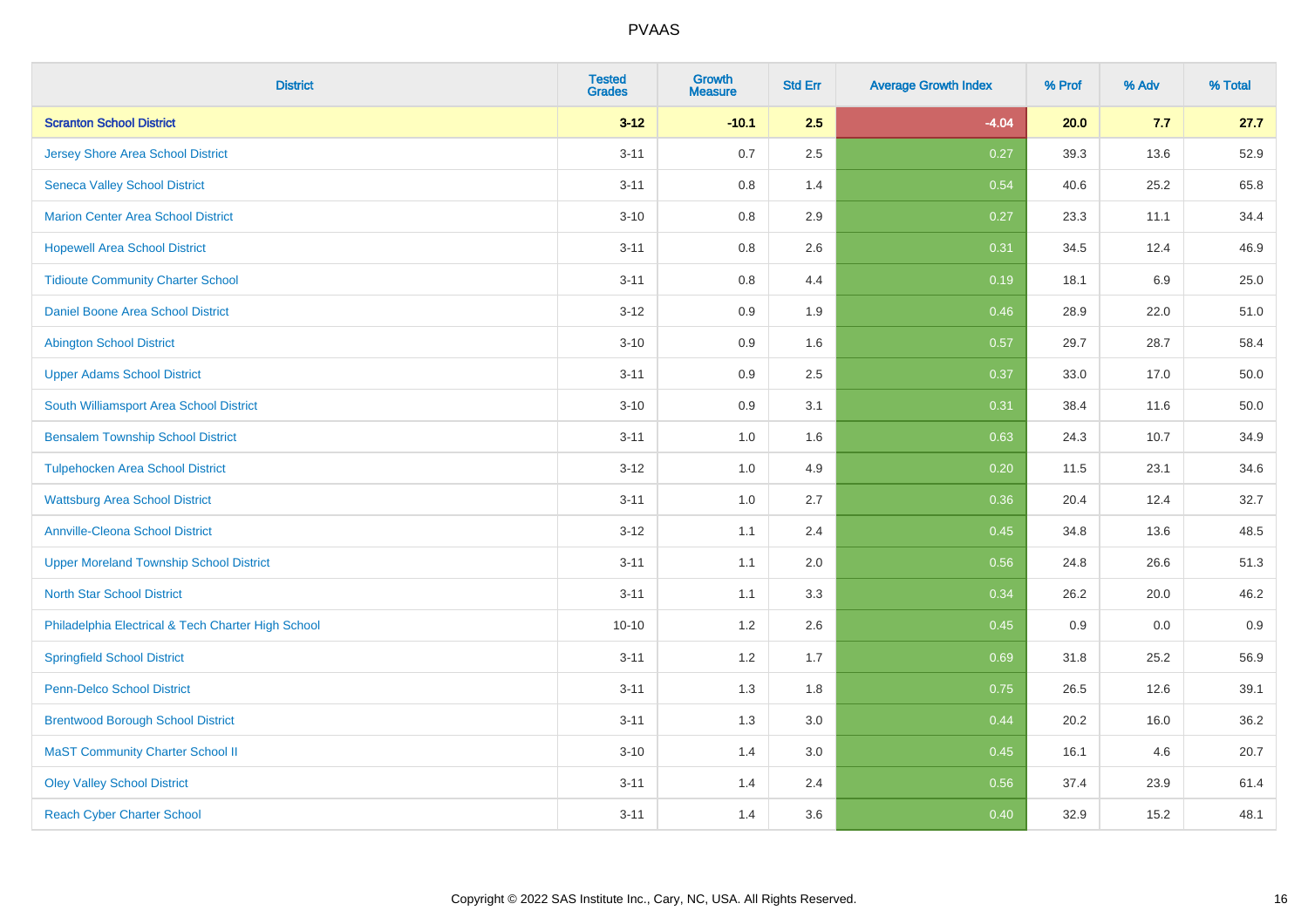| <b>District</b>                           | <b>Tested</b><br><b>Grades</b> | <b>Growth</b><br><b>Measure</b> | <b>Std Err</b> | <b>Average Growth Index</b> | % Prof | % Adv | % Total |
|-------------------------------------------|--------------------------------|---------------------------------|----------------|-----------------------------|--------|-------|---------|
| <b>Scranton School District</b>           | $3 - 12$                       | $-10.1$                         | 2.5            | $-4.04$                     | 20.0   | 7.7   | 27.7    |
| <b>Tunkhannock Area School District</b>   | $3 - 11$                       | 1.4                             | 2.0            | 0.71                        | 29.8   | 18.1  | 47.9    |
| <b>Haverford Township School District</b> | $3 - 11$                       | 1.4                             | 1.4            | 1.05                        | 36.7   | 26.3  | 63.0    |
| <b>Centennial School District</b>         | $3 - 10$                       | 1.5                             | 1.5            | 0.98                        | 23.6   | 12.4  | 36.0    |
| <b>Moon Area School District</b>          | $3 - 11$                       | 1.5                             | 1.8            | 0.86                        | 34.5   | 25.5  | 60.0    |
| <b>Avella Area School District</b>        | $3 - 12$                       | 1.6                             | 4.7            | 0.34                        | 34.8   | 7.2   | 42.0    |
| Juniata Valley School District            | $3 - 11$                       | 1.6                             | 3.2            | 0.51                        | 23.1   | 9.4   | 32.5    |
| Shenango Area School District             | $3 - 11$                       | 1.7                             | 3.2            | 0.52                        | 41.4   | 13.8  | 55.3    |
| <b>Lewisburg Area School District</b>     | $3 - 11$                       | 1.7                             | 2.4            | 0.72                        | 35.9   | 35.9  | 71.8    |
| <b>Forest Hills School District</b>       | $3 - 11$                       | 1.8                             | $2.5\,$        | 0.71                        | 28.8   | 10.3  | 39.1    |
| West Jefferson Hills School District      | $3 - 11$                       | 1.9                             | 1.9            | 0.99                        | 34.8   | 27.3  | 62.1    |
| <b>Pottstown School District</b>          | $3 - 12$                       | 2.0                             | 2.2            | 0.88                        | 19.4   | 6.2   | 25.6    |
| <b>Blackhawk School District</b>          | $3 - 11$                       | 2.0                             | 2.3            | 0.87                        | 34.6   | 20.7  | 55.3    |
| <b>Bethlehem-Center School District</b>   | $3 - 10$                       | 2.1                             | 3.5            | 0.59                        | 32.3   | 4.6   | 36.9    |
| Esperanza Academy Charter School          | $4 - 11$                       | 2.1                             | 2.1            | 1.01                        | 14.2   | 3.6   | 17.8    |
| <b>Upper Dublin School District</b>       | $3 - 12$                       | 2.1                             | 1.8            | 1.19                        | 34.7   | 30.0  | 64.7    |
| <b>Solanco School District</b>            | $3 - 11$                       | 2.2                             | 1.8            | 1.18                        | 27.2   | 15.0  | 42.3    |
| <b>Mercer Area School District</b>        | $3 - 11$                       | 2.2                             | 3.1            | 0.70                        | 24.4   | 11.8  | 36.2    |
| <b>Belmont Charter School</b>             | $3 - 10$                       | 2.2                             | 3.4            | 0.64                        | 5.3    | 1.8   | 7.0     |
| <b>West Shore School District</b>         | $3 - 12$                       | 2.2                             | 1.3            | 1.68                        | 31.8   | 15.2  | 47.1    |
| Mt Lebanon School District                | $3 - 11$                       | 2.4                             | 1.3            | 1.79                        | 39.3   | 37.4  | 76.8    |
| <b>Conestoga Valley School District</b>   | $3 - 11$                       | 2.4                             | 1.7            | 1.43                        | 35.0   | 23.5  | 58.5    |
| <b>South Western School District</b>      | $3 - 12$                       | 2.5                             | 1.7            | 1.48                        | 36.2   | 19.7  | 55.9    |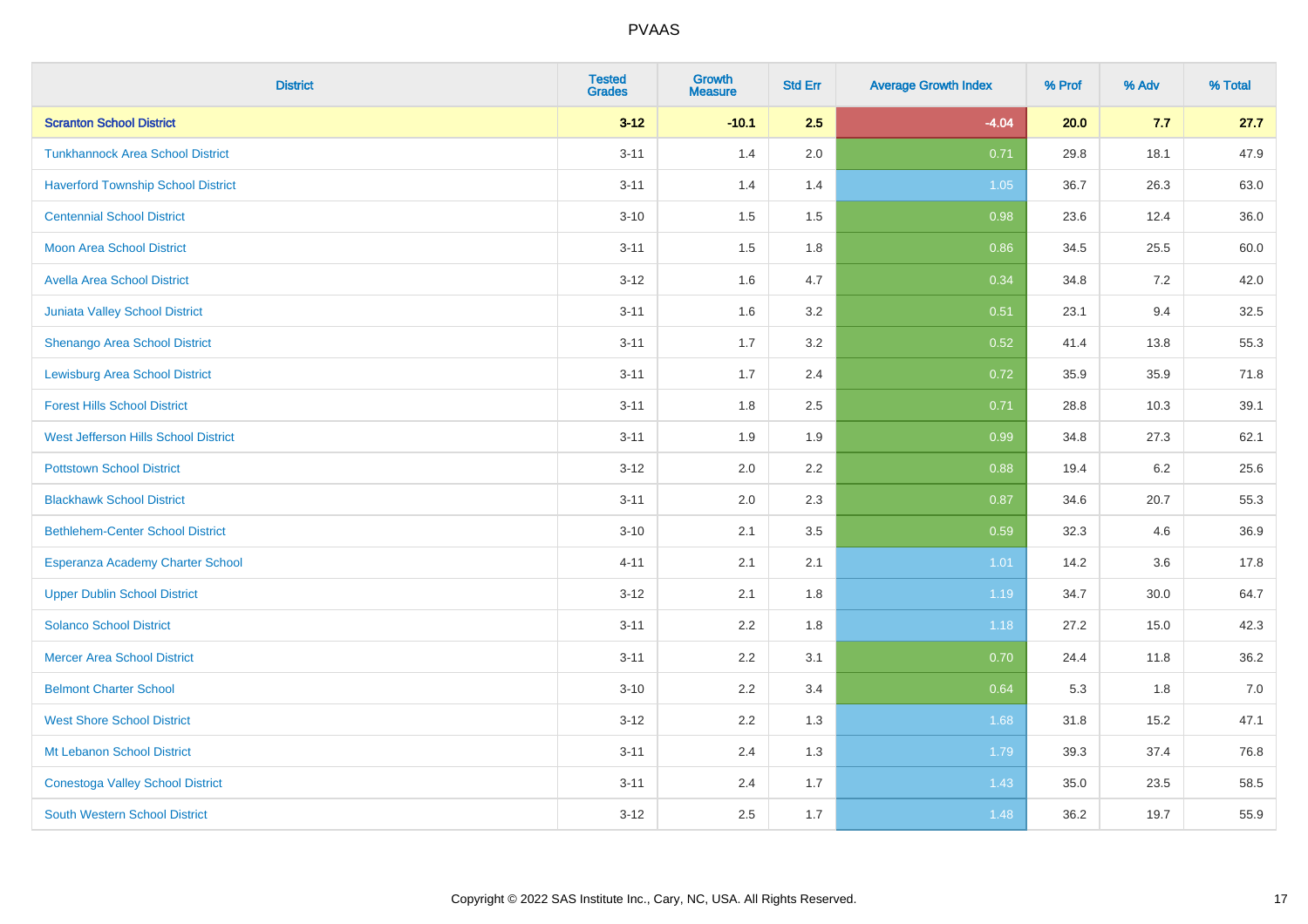| <b>District</b>                                 | <b>Tested</b><br><b>Grades</b> | <b>Growth</b><br><b>Measure</b> | <b>Std Err</b> | <b>Average Growth Index</b> | % Prof | % Adv | % Total |
|-------------------------------------------------|--------------------------------|---------------------------------|----------------|-----------------------------|--------|-------|---------|
| <b>Scranton School District</b>                 | $3 - 12$                       | $-10.1$                         | 2.5            | $-4.04$                     | 20.0   | 7.7   | 27.7    |
| <b>Bermudian Springs School District</b>        | $3 - 11$                       | 2.5                             | 2.4            | 1.05                        | 31.8   | 23.5  | 55.3    |
| <b>Sullivan County School District</b>          | $3 - 10$                       | 2.5                             | 4.3            | 0.58                        | 43.6   | 7.7   | 51.3    |
| <b>Union School District</b>                    | $3 - 12$                       | 2.5                             | 3.7            | 0.69                        | 17.9   | 10.4  | 28.4    |
| <b>School Lane Charter School</b>               | $3 - 11$                       | 2.6                             | 3.6            | 0.72                        | 23.1   | 18.7  | 41.8    |
| <b>Williams Valley School District</b>          | $3 - 11$                       | 2.6                             | 3.7            | 0.69                        | 17.0   | 5.1   | 22.0    |
| <b>Austin Area School District</b>              | $3 - 11$                       | 2.6                             | 6.0            | 0.43                        | 25.0   | 18.8  | 43.8    |
| <b>Athens Area School District</b>              | $3 - 11$                       | 2.6                             | 2.3            | 1.11                        | 34.9   | 12.3  | 47.3    |
| <b>Perkiomen Valley School District</b>         | $3 - 11$                       | 2.7                             | 1.5            | 1.83                        | 35.0   | 25.3  | 60.3    |
| Mastery Charter School - Pickett Campus         | $6 - 10$                       | 2.7                             | 4.2            | 0.65                        | 20.6   | 0.0   | 20.6    |
| <b>Eastern Lancaster County School District</b> | $3 - 12$                       | 2.9                             | 3.2            | 0.91                        | 35.2   | 36.4  | 71.6    |
| <b>Ringgold School District</b>                 | $3 - 11$                       | 2.9                             | 2.2            | 1.32                        | 23.8   | 13.3  | 37.1    |
| <b>Penn-Trafford School District</b>            | $3 - 11$                       | 2.9                             | 1.8            | 1.68                        | 46.3   | 26.2  | 72.5    |
| <b>Waynesboro Area School District</b>          | $3 - 12$                       | $3.0\,$                         | 1.8            | 1.67                        | 26.0   | 23.5  | 49.5    |
| <b>Gateway School District</b>                  | $3 - 11$                       | 3.1                             | 2.0            | 1.55                        | 35.7   | 18.5  | 54.2    |
| Northampton Area School District                | $3 - 11$                       | 3.2                             | 1.5            | 2.05                        | 29.8   | 17.9  | 47.7    |
| <b>Clarion Area School District</b>             | $3 - 11$                       | 3.2                             | 3.7            | 0.88                        | 31.7   | 13.3  | 45.0    |
| <b>North Clarion County School District</b>     | $3 - 12$                       | 3.4                             | 4.1            | 0.83                        | 45.0   | 18.8  | 63.8    |
| <b>Fort Leboeuf School District</b>             | $3 - 11$                       | 3.5                             | 2.2            | 1.58                        | 32.0   | 16.8  | 48.8    |
| <b>Bellwood-Antis School District</b>           | $3 - 10$                       | 3.5                             | 2.8            | 1.24                        | 40.9   | 19.4  | 60.2    |
| <b>Keystone Central School District</b>         | $3 - 11$                       | 3.6                             | 1.8            | 2.04                        | 27.1   | 14.6  | 41.8    |
| <b>Western Wayne School District</b>            | $3 - 11$                       | 3.6                             | 2.6            | 1.39                        | 30.8   | 16.2  | 47.0    |
| <b>Midd-West School District</b>                | $3 - 11$                       | 3.6                             | 2.6            | 1.42                        | 28.6   | 25.0  | 53.6    |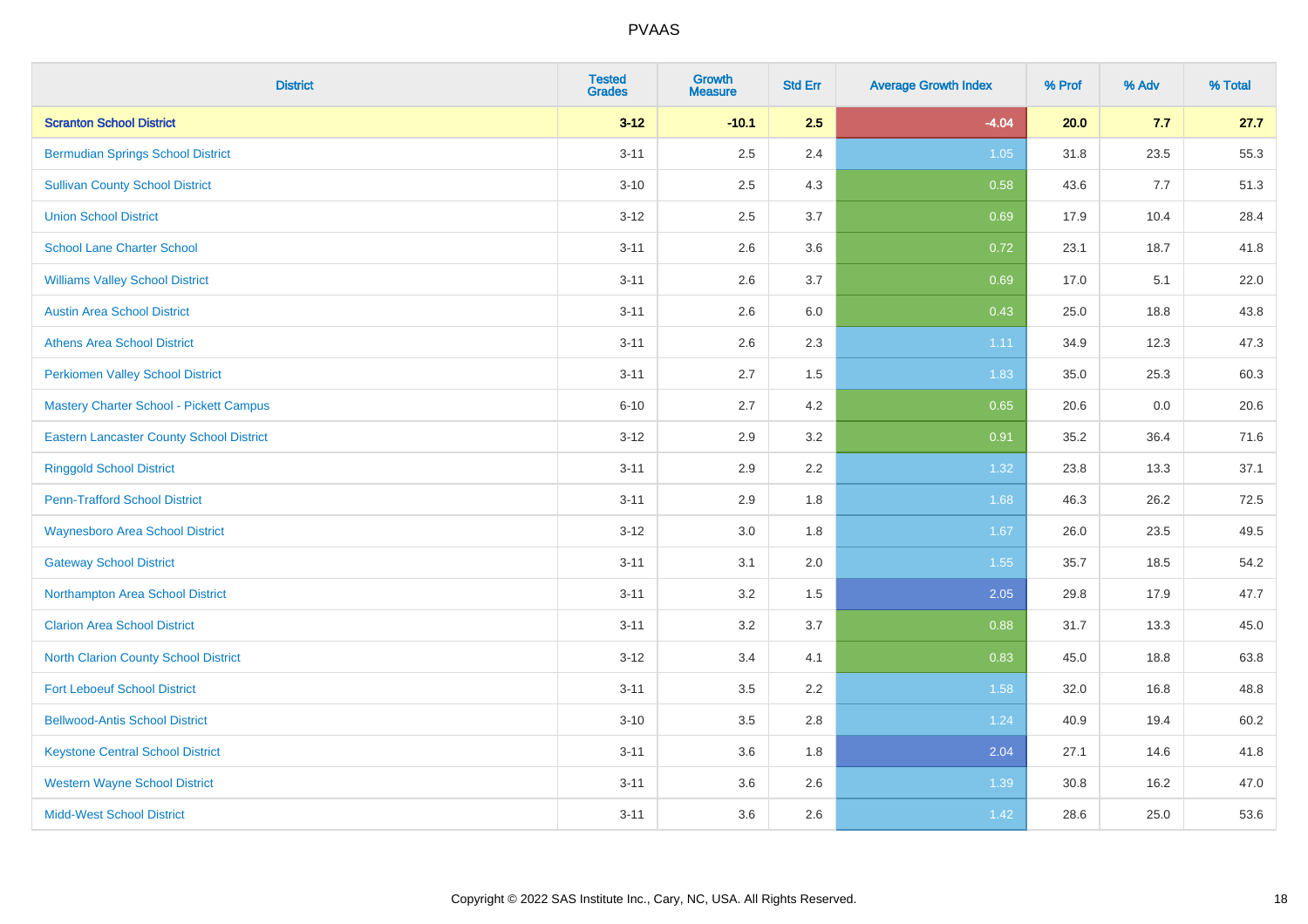| <b>District</b>                                    | <b>Tested</b><br><b>Grades</b> | <b>Growth</b><br><b>Measure</b> | <b>Std Err</b> | <b>Average Growth Index</b> | % Prof | % Adv | % Total |
|----------------------------------------------------|--------------------------------|---------------------------------|----------------|-----------------------------|--------|-------|---------|
| <b>Scranton School District</b>                    | $3 - 12$                       | $-10.1$                         | 2.5            | $-4.04$                     | 20.0   | 7.7   | 27.7    |
| <b>Sharpsville Area School District</b>            | $3 - 11$                       | 3.8                             | 3.7            | 1.04                        | 41.1   | 23.2  | 64.3    |
| <b>Newport School District</b>                     | $3 - 12$                       | 3.8                             | 3.3            | 1.17                        | 38.8   | 10.4  | 49.2    |
| Northeastern York School District                  | $3 - 11$                       | 3.8                             | 1.8            | 2.11                        | 32.7   | 21.0  | 53.7    |
| <b>Spring Grove Area School District</b>           | $3 - 11$                       | 3.9                             | 2.0            | 1.90                        | 30.0   | 23.0  | 53.0    |
| Susquehanna Township School District               | $3 - 12$                       | 3.9                             | 2.7            | 1.45                        | 19.0   | 13.1  | 32.0    |
| <b>Southeast Delco School District</b>             | $3 - 10$                       | 3.9                             | 3.5            | 1.12                        | 18.6   | 3.4   | 22.0    |
| <b>Brownsville Area School District</b>            | $3 - 12$                       | 3.9                             | 3.8            | 1.04                        | 22.0   | 8.5   | 30.5    |
| <b>Chestnut Ridge School District</b>              | $3 - 12$                       | 4.0                             | 2.9            | 1.38                        | 33.2   | 11.0  | 44.2    |
| <b>Eastern Lebanon County School District</b>      | $3 - 11$                       | 4.0                             | 2.1            | 1.89                        | 23.5   | 11.5  | 35.0    |
| Philipsburg-Osceola Area School District           | $3 - 11$                       | 4.1                             | 3.0            | 1.37                        | 22.5   | 16.2  | 38.8    |
| <b>Commonwealth Charter Academy Charter School</b> | $3 - 10$                       | 4.2                             | 1.6            | 2.68                        | 27.0   | 15.6  | 42.5    |
| <b>Bloomsburg Area School District</b>             | $3 - 10$                       | 4.3                             | 3.4            | 1.26                        | 36.5   | 20.6  | 57.1    |
| <b>Purchase Line School District</b>               | $3 - 12$                       | 4.3                             | 3.3            | 1.30                        | 32.3   | 9.0   | 41.4    |
| <b>Reading School District</b>                     | $3 - 11$                       | 4.3                             | 1.2            | 3.71                        | 16.8   | 6.0   | 22.8    |
| South Middleton School District                    | $3 - 11$                       | 4.4                             | 2.2            | 1.95                        | 31.1   | 16.4  | 47.5    |
| <b>Downingtown Area School District</b>            | $3 - 11$                       | 4.4                             | 1.1            | 4.06                        | 30.1   | 32.0  | 62.2    |
| Pennsylvania Virtual Charter School                | $3 - 11$                       | 4.4                             | 3.4            | 1.31                        | 29.8   | 21.2  | 51.0    |
| <b>Red Lion Area School District</b>               | $3 - 11$                       | 4.5                             | 1.9            | 2.31                        | 32.3   | 21.5  | 53.8    |
| <b>Mckeesport Area School District</b>             | $3 - 12$                       | 4.6                             | 2.2            | 2.14                        | 21.1   | 4.4   | 25.5    |
| <b>Central Valley School District</b>              | $3 - 10$                       | 4.7                             | 2.6            | 1.83                        | 37.8   | 18.5  | 56.3    |
| <b>East Pennsboro Area School District</b>         | $3 - 11$                       | 4.8                             | 2.1            | 2.26                        | 36.8   | 16.9  | 53.7    |
| <b>Conemaugh Township Area School District</b>     | $3 - 12$                       | 4.8                             | 3.5            | 1.39                        | 30.9   | 27.8  | 58.8    |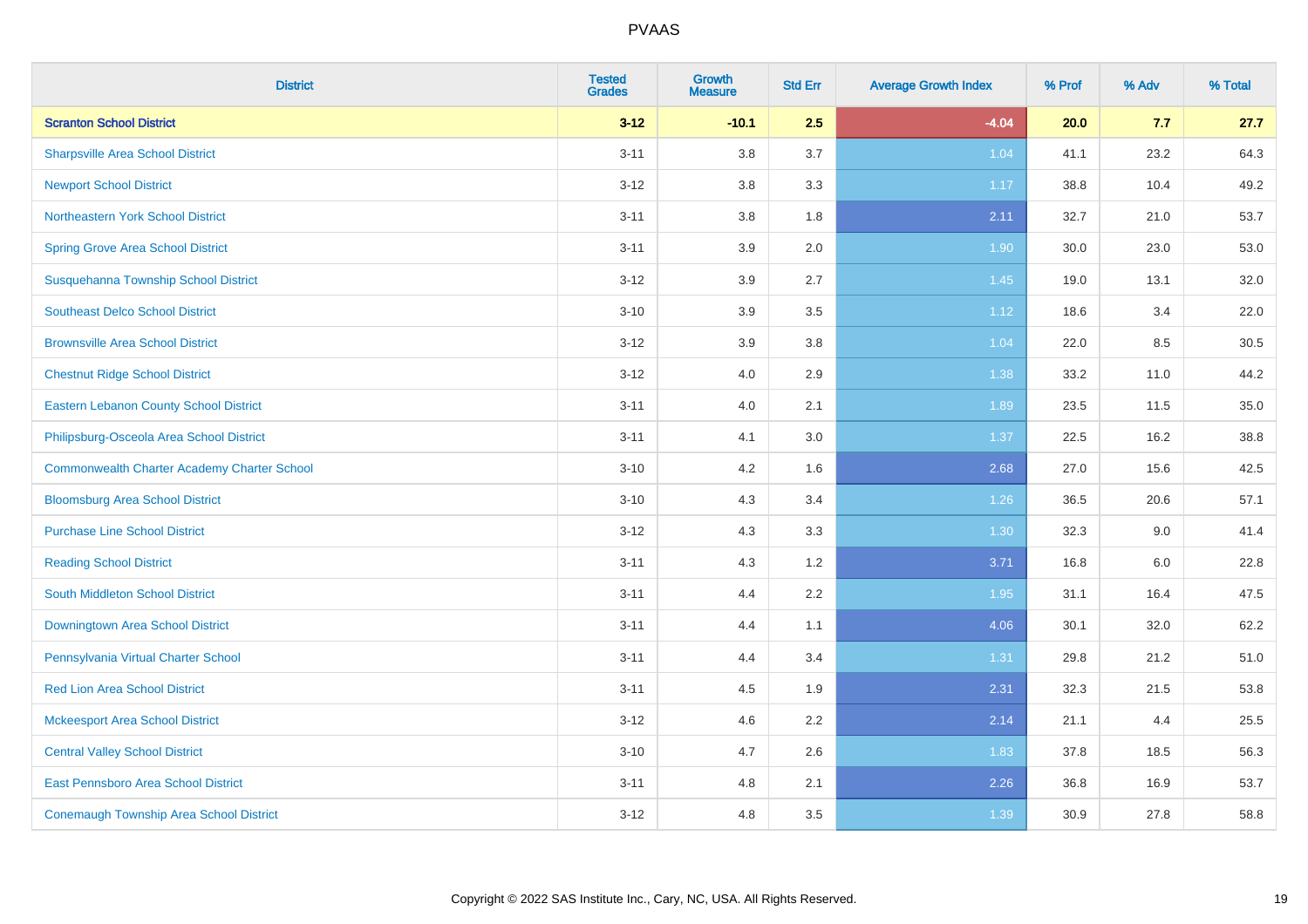| <b>District</b>                                | <b>Tested</b><br><b>Grades</b> | <b>Growth</b><br><b>Measure</b> | <b>Std Err</b> | <b>Average Growth Index</b> | % Prof | % Adv | % Total |
|------------------------------------------------|--------------------------------|---------------------------------|----------------|-----------------------------|--------|-------|---------|
| <b>Scranton School District</b>                | $3 - 12$                       | $-10.1$                         | 2.5            | $-4.04$                     | 20.0   | 7.7   | 27.7    |
| <b>Wallingford-Swarthmore School District</b>  | $3 - 10$                       | 5.0                             | 2.2            | 2.25                        | 33.3   | 37.1  | 70.4    |
| Johnsonburg Area School District               | $3 - 11$                       | 5.0                             | 3.9            | 1.27                        | 35.5   | 11.8  | 47.4    |
| Aspira Bilingual Cyber Charter School          | $3 - 11$                       | 5.1                             | 5.8            | 0.87                        | 4.8    | 0.0   | 4.8     |
| Hope For Hyndman Charter School                | $3 - 11$                       | 5.1                             | 5.8            | 0.88                        | 14.3   | 7.1   | 21.4    |
| <b>Lower Dauphin School District</b>           | $3 - 11$                       | 5.3                             | 1.8            | 3.03                        | 30.6   | 26.8  | 57.5    |
| <b>Great Valley School District</b>            | $3 - 11$                       | 5.4                             | 2.0            | 2.77                        | 33.8   | 33.5  | 67.3    |
| <b>Galeton Area School District</b>            | $3 - 11$                       | 5.4                             | 5.4            | 1.01                        | 33.3   | 22.2  | 55.6    |
| <b>Pennsbury School District</b>               | $3 - 11$                       | 5.6                             | 1.3            | 4.38                        | 37.7   | 27.7  | 65.4    |
| <b>Crawford Central School District</b>        | $3 - 11$                       | 5.7                             | 2.1            | 2.71                        | 26.4   | 15.8  | 42.1    |
| <b>Wyalusing Area School District</b>          | $3 - 12$                       | 5.7                             | 3.2            | 1.78                        | 38.6   | 12.9  | 51.4    |
| <b>Upper Perkiomen School District</b>         | $3 - 11$                       | 5.7                             | 1.9            | 3.04                        | 25.4   | 19.9  | 45.4    |
| <b>Sayre Area School District</b>              | $3 - 11$                       | 5.8                             | 3.2            | 1.81                        | 30.3   | 21.0  | 51.3    |
| <b>Smethport Area School District</b>          | $3 - 12$                       | 5.8                             | 3.8            | 1.52                        | 24.6   | 20.0  | 44.6    |
| <b>Brandywine Heights Area School District</b> | $3 - 11$                       | 5.8                             | 2.6            | 2.27                        | 27.7   | 28.6  | 56.2    |
| <b>Halifax Area School District</b>            | $3 - 11$                       | 5.8                             | 3.5            | 1.64                        | 32.1   | 18.9  | 50.9    |
| <b>Salisbury Township School District</b>      | $3 - 11$                       | 5.8                             | 3.6            | 1.62                        | 24.4   | 12.6  | 37.0    |
| Huntingdon Area School District                | $3 - 11$                       | 5.8                             | 2.6            | 2.28                        | 27.8   | 17.4  | 45.2    |
| <b>Donegal School District</b>                 | $3 - 12$                       | 5.9                             | 2.2            | 2.72                        | 34.1   | 23.1  | 57.2    |
| Saint Marys Area School District               | $3 - 11$                       | 6.0                             | 2.2            | 2.69                        | 35.4   | 18.3  | 53.7    |
| South Fayette Township School District         | $3 - 11$                       | 6.0                             | 1.8            | 3.33                        | 32.2   | 38.3  | 70.5    |
| <b>Hazleton Area School District</b>           | $3 - 11$                       | 6.0                             | 1.6            | 3.85                        | 20.5   | 9.0   | 29.5    |
| <b>Penncrest School District</b>               | $3 - 11$                       | 6.0                             | 1.9            | 3.24                        | 31.1   | 16.9  | 48.0    |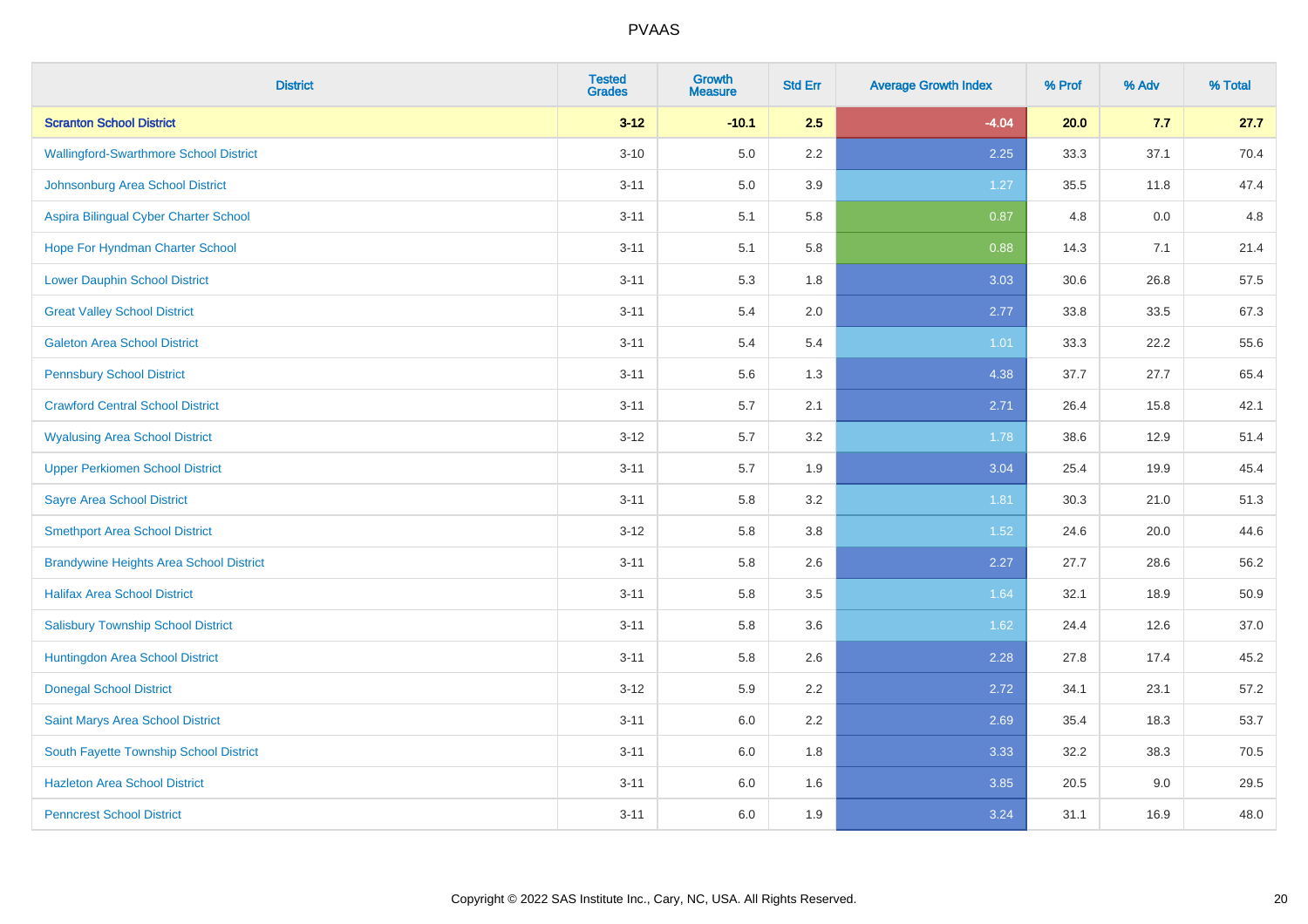| <b>District</b>                                | <b>Tested</b><br><b>Grades</b> | <b>Growth</b><br><b>Measure</b> | <b>Std Err</b> | <b>Average Growth Index</b> | % Prof | % Adv | % Total |
|------------------------------------------------|--------------------------------|---------------------------------|----------------|-----------------------------|--------|-------|---------|
| <b>Scranton School District</b>                | $3 - 12$                       | $-10.1$                         | 2.5            | $-4.04$                     | 20.0   | 7.7   | 27.7    |
| <b>Multicultural Academy Charter School</b>    | $9 - 11$                       | 6.0                             | 3.4            | 1.77                        | 12.3   | 0.0   | 12.3    |
| Northern Lehigh School District                | $3 - 12$                       | 6.1                             | 2.5            | 2.42                        | 21.4   | 18.0  | 39.3    |
| <b>South Butler County School District</b>     | $3 - 10$                       | 6.3                             | 2.2            | 2.80                        | 37.8   | 19.2  | 57.0    |
| <b>United School District</b>                  | $3 - 11$                       | 6.3                             | 3.3            | 1.89                        | 38.8   | 16.3  | 55.0    |
| <b>Easton Area School District</b>             | $3 - 12$                       | 6.3                             | 1.3            | 4.91                        | 24.1   | 13.0  | 37.1    |
| <b>Bedford Area School District</b>            | $3 - 11$                       | 6.4                             | 2.4            | 2.68                        | 31.0   | 20.6  | 51.6    |
| People For People Charter School               | $3 - 12$                       | 6.4                             | 5.6            | 1.15                        | 2.4    | 0.0   | 2.4     |
| <b>Tamaqua Area School District</b>            | $3 - 12$                       | 6.5                             | 2.4            | 2.72                        | 34.3   | 17.5  | 51.8    |
| <b>Port Allegany School District</b>           | $3 - 11$                       | $6.5\,$                         | 3.7            | 1.74                        | 26.4   | 11.3  | 37.7    |
| 21st Century Cyber Charter School              | $6 - 12$                       | 6.6                             | 2.1            | 3.16                        | 29.0   | 21.8  | 50.8    |
| <b>Mars Area School District</b>               | $3 - 10$                       | 6.6                             | 1.9            | 3.45                        | 36.7   | 32.4  | 69.1    |
| <b>Mastery Charter School - Hardy Williams</b> | $3 - 11$                       | 6.6                             | 3.0            | 2.21                        | 24.7   | 1.2   | 25.9    |
| <b>Bellefonte Area School District</b>         | $3 - 11$                       | 6.7                             | 2.0            | 3.34                        | 28.8   | 21.5  | 50.2    |
| <b>Abington Heights School District</b>        | $3 - 11$                       | 6.7                             | 1.7            | 4.00                        | 33.8   | 31.7  | 65.5    |
| Pennsylvania Distance Learning Charter School  | $3 - 12$                       | 6.8                             | 3.4            | 1.99                        | 19.8   | 6.2   | 25.9    |
| <b>Northern Potter School District</b>         | $3 - 12$                       | 6.8                             | 4.6            | 1.48                        | 30.6   | 11.1  | 41.7    |
| Northern Tioga School District                 | $3 - 12$                       | $6.8\,$                         | 2.6            | 2.64                        | 25.0   | 16.9  | 41.9    |
| <b>Brookville Area School District</b>         | $3 - 11$                       | 6.8                             | 3.1            | 2.19                        | 46.1   | 14.6  | 60.7    |
| <b>Ephrata Area School District</b>            | $3 - 11$                       | 6.8                             | 1.7            | 4.08                        | 31.6   | 17.1  | 48.8    |
| <b>Muncy School District</b>                   | $3 - 11$                       | 6.9                             | 3.3            | 2.12                        | 37.6   | 18.8  | 56.4    |
| <b>William Penn School District</b>            | $3 - 12$                       | 7.0                             | 1.9            | 3.61                        | 14.0   | 7.2   | 21.3    |
| <b>Bentworth School District</b>               | $3 - 11$                       | 7.0                             | 3.0            | 2.36                        | 26.6   | 17.0  | 43.6    |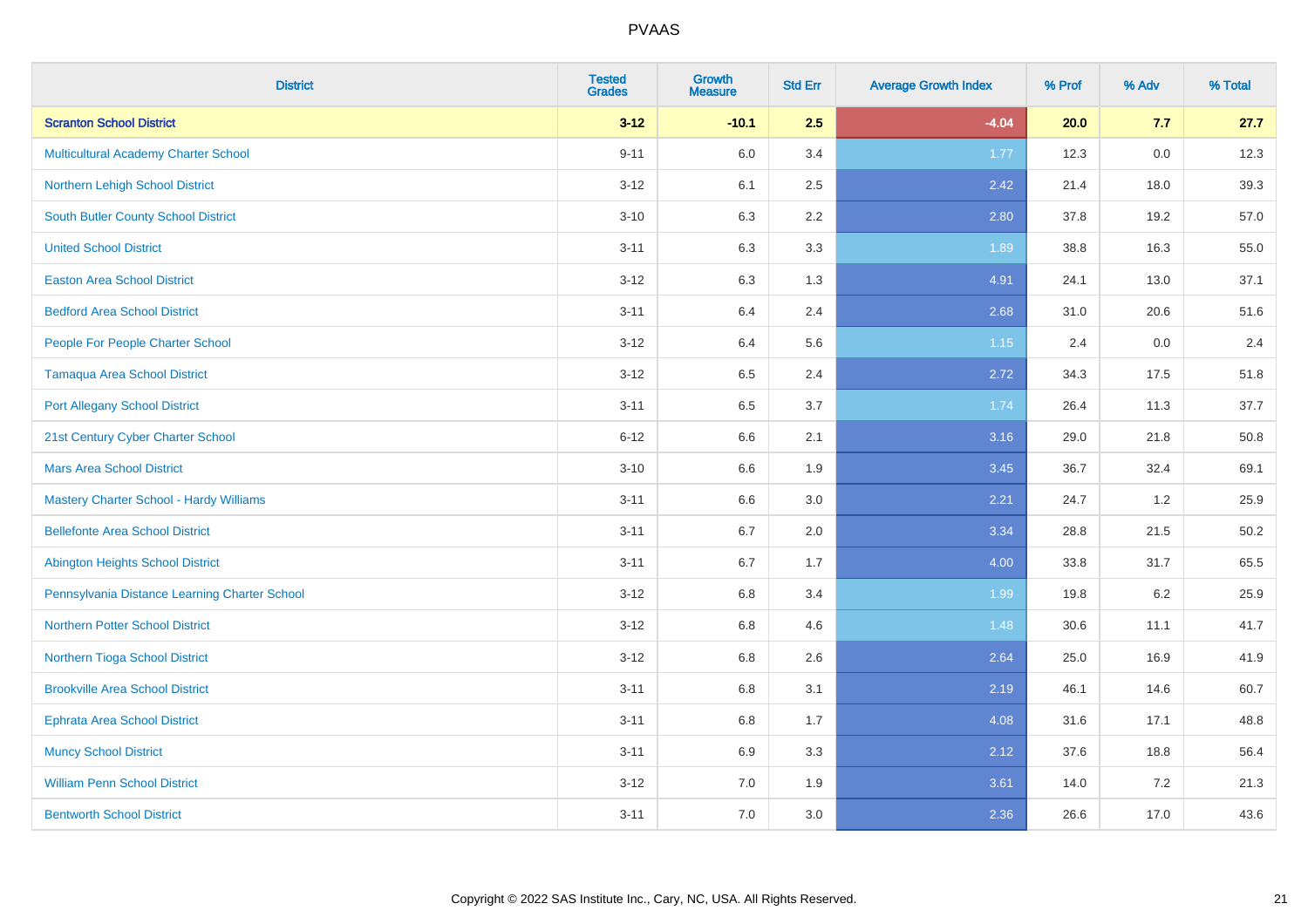| <b>District</b>                               | <b>Tested</b><br><b>Grades</b> | <b>Growth</b><br><b>Measure</b> | <b>Std Err</b> | <b>Average Growth Index</b> | % Prof | % Adv | % Total |
|-----------------------------------------------|--------------------------------|---------------------------------|----------------|-----------------------------|--------|-------|---------|
| <b>Scranton School District</b>               | $3 - 12$                       | $-10.1$                         | 2.5            | $-4.04$                     | 20.0   | 7.7   | 27.7    |
| <b>Leechburg Area School District</b>         | $3 - 11$                       | 7.0                             | 3.9            | 1.79                        | 37.7   | 4.9   | 42.6    |
| <b>Penn Manor School District</b>             | $3 - 11$                       | 7.1                             | 1.5            | 4.82                        | 26.7   | 20.5  | 47.2    |
| <b>Elizabethtown Area School District</b>     | $3 - 12$                       | 7.1                             | 1.7            | 4.19                        | 36.4   | 27.6  | 64.0    |
| <b>Esperanza Cyber Charter School</b>         | $3 - 11$                       | 7.1                             | 6.1            | $1.15$                      | 8.8    | 2.9   | 11.8    |
| <b>Conrad Weiser Area School District</b>     | $3 - 11$                       | 7.1                             | 2.1            | 3.34                        | 28.2   | 14.4  | 42.6    |
| Dr Robert Ketterer Charter School Inc         | $6 - 12$                       | 7.1                             | 4.3            | 1.66                        | 7.3    | 1.7   | 9.0     |
| <b>Dover Area School District</b>             | $3 - 12$                       | 7.1                             | 1.9            | 3.78                        | 33.0   | 18.7  | 51.7    |
| <b>Phoenixville Area School District</b>      | $3 - 11$                       | 7.3                             | 1.8            | 3.96                        | 32.3   | 27.6  | 59.8    |
| <b>York Suburban School District</b>          | $3 - 11$                       | 7.4                             | 2.1            | 3.55                        | 24.9   | 31.2  | 56.1    |
| <b>Pennridge School District</b>              | $3 - 10$                       | 7.4                             | 1.5            | 5.10                        | 32.0   | 27.6  | 59.6    |
| <b>Hampton Township School District</b>       | $3 - 11$                       | 7.4                             | 2.0            | 3.79                        | 37.9   | 39.2  | 77.0    |
| <b>Radnor Township School District</b>        | $3 - 12$                       | 7.5                             | 1.9            | 4.03                        | 33.0   | 38.3  | 71.3    |
| <b>Stroudsburg Area School District</b>       | $3 - 11$                       | 7.5                             | 1.6            | 4.70                        | 30.4   | 18.3  | 48.7    |
| <b>Bald Eagle Area School District</b>        | $3 - 11$                       | 7.6                             | 2.5            | 3.00                        | 31.6   | 15.6  | 47.3    |
| <b>Conewago Valley School District</b>        | $3 - 12$                       | 7.6                             | 1.7            | 4.46                        | 41.3   | 19.4  | 60.6    |
| <b>Avon Grove School District</b>             | $3 - 10$                       | 7.6                             | 1.4            | 5.29                        | 33.7   | 33.2  | 67.0    |
| <b>Juniata County School District</b>         | $3 - 12$                       | 7.7                             | 2.0            | 3.81                        | 22.9   | 18.9  | 41.8    |
| <b>Palisades School District</b>              | $3 - 11$                       | 7.7                             | 2.9            | 2.66                        | 27.8   | 20.3  | 48.1    |
| <b>Keystone School District</b>               | $3 - 11$                       | 7.8                             | 5.7            | 1.37                        | 35.0   | 45.0  | 80.0    |
| <b>Glendale School District</b>               | $3 - 10$                       | 7.9                             | 3.5            | 2.25                        | 42.6   | 9.3   | 51.8    |
| <b>Mastery Charter School - Thomas Campus</b> | $3 - 10$                       | 7.9                             | 5.7            | 1.39                        | 12.5   | 0.0   | 12.5    |
| Pennsylvania Leadership Charter School        | $3 - 11$                       | 8.0                             | 1.9            | 4.22                        | 33.1   | 27.8  | 60.9    |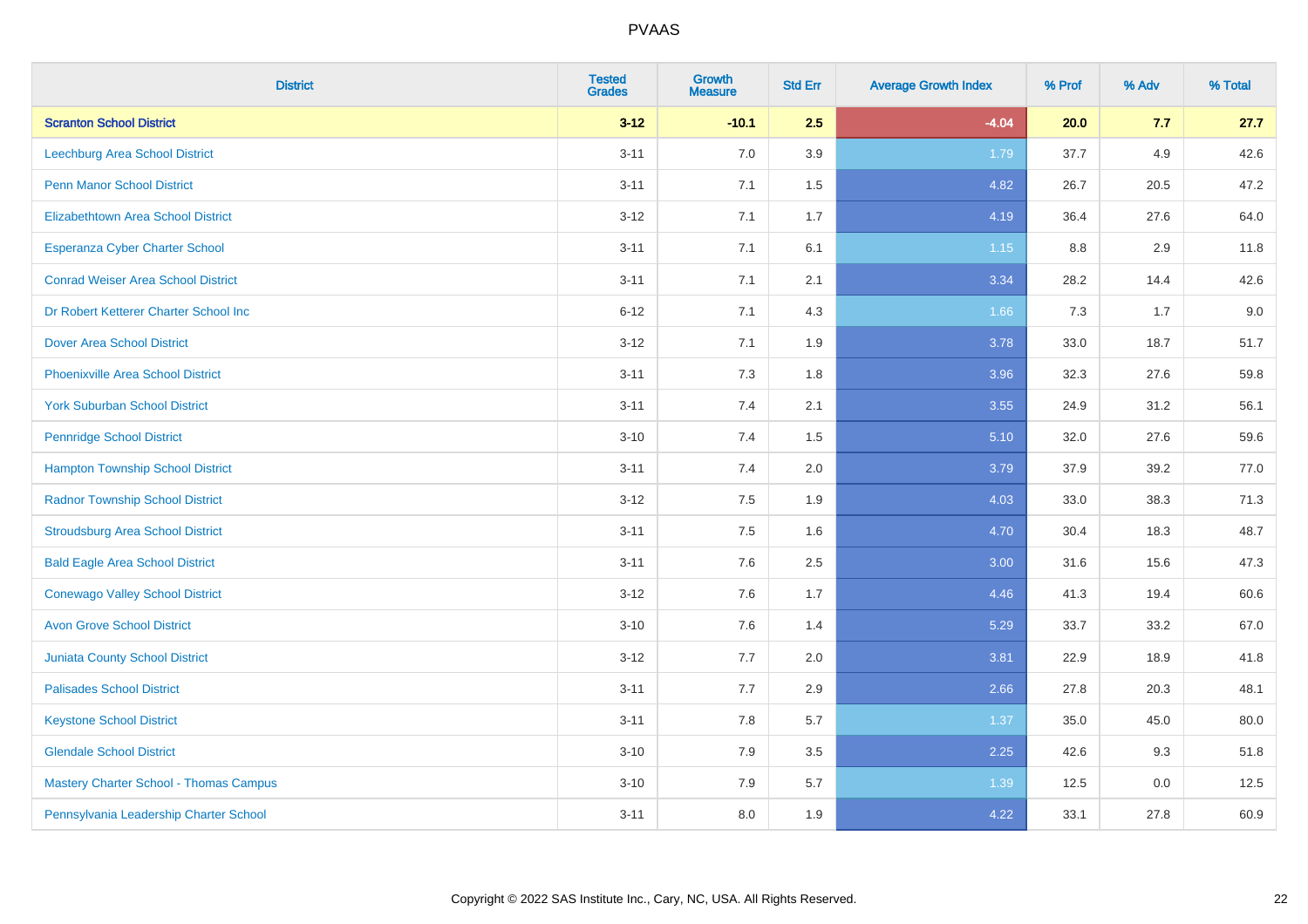| <b>District</b>                                | <b>Tested</b><br><b>Grades</b> | <b>Growth</b><br><b>Measure</b> | <b>Std Err</b> | <b>Average Growth Index</b> | % Prof | % Adv | % Total |
|------------------------------------------------|--------------------------------|---------------------------------|----------------|-----------------------------|--------|-------|---------|
| <b>Scranton School District</b>                | $3 - 12$                       | $-10.1$                         | 2.5            | $-4.04$                     | 20.0   | 7.7   | 27.7    |
| <b>Dallas School District</b>                  | $3 - 11$                       | 8.1                             | 2.1            | 3.87                        | 32.4   | 22.4  | 54.8    |
| <b>Benton Area School District</b>             | $3 - 10$                       | 8.1                             | 4.0            | 2.01                        | 35.7   | 28.6  | 64.3    |
| <b>Cornwall-Lebanon School District</b>        | $3 - 11$                       | 8.2                             | 1.6            | 5.24                        | 28.0   | 20.5  | 48.6    |
| <b>Blue Ridge School District</b>              | $3 - 11$                       | 8.3                             | 3.7            | 2.24                        | 29.6   | 9.3   | 38.9    |
| <b>Fairview School District</b>                | $3 - 11$                       | 8.3                             | 2.4            | 3.43                        | 41.9   | 34.9  | 76.7    |
| <b>Canton Area School District</b>             | $3 - 11$                       | 8.4                             | 2.9            | 2.92                        | 13.8   | 23.0  | 36.8    |
| Northern York County School District           | $3 - 11$                       | 8.4                             | 1.8            | 4.63                        | 24.3   | 23.1  | 47.4    |
| <b>Neshaminy School District</b>               | $3 - 11$                       | 8.6                             | 1.3            | 6.56                        | 31.3   | 23.9  | 55.2    |
| Oil City Area School District                  | $3 - 11$                       | 8.6                             | 2.4            | 3.56                        | 29.1   | 13.1  | 42.2    |
| <b>West Allegheny School District</b>          | $3 - 12$                       | 8.6                             | 2.0            | 4.34                        | 37.3   | 27.2  | 64.5    |
| <b>Lower Moreland Township School District</b> | $3 - 11$                       | 8.7                             | 2.0            | 4.35                        | 38.2   | 33.2  | 71.4    |
| <b>Tredyffrin-Easttown School District</b>     | $3 - 10$                       | 8.7                             | 2.4            | 3.57                        | 35.2   | 35.8  | 71.0    |
| <b>Homer-Center School District</b>            | $3 - 11$                       | 8.8                             | 3.5            | 2.53                        | 38.0   | 17.7  | 55.8    |
| <b>Kane Area School District</b>               | $3 - 10$                       | 8.8                             | 2.9            | 3.07                        | 31.4   | 19.8  | 51.2    |
| <b>Wallenpaupack Area School District</b>      | $3 - 11$                       | 8.8                             | 2.1            | 4.28                        | 28.5   | 18.9  | 47.4    |
| <b>East Penn School District</b>               | $3 - 11$                       | 8.9                             | 1.2            | 7.61                        | 32.8   | 26.4  | 59.2    |
| <b>Spring Cove School District</b>             | $3 - 11$                       | 9.1                             | 2.4            | 3.77                        | 31.8   | 25.4  | 57.1    |
| <b>Millcreek Township School District</b>      | $3 - 11$                       | 9.1                             | 1.4            | 6.61                        | 34.5   | 30.1  | 64.6    |
| <b>Pine-Richland School District</b>           | $3 - 11$                       | 9.3                             | 1.7            | 5.56                        | 42.3   | 35.8  | 78.1    |
| <b>Valley View School District</b>             | $3 - 11$                       | 9.3                             | 2.2            | 4.18                        | 26.6   | 23.1  | 49.7    |
| <b>Kutztown Area School District</b>           | $3 - 12$                       | 9.3                             | 2.8            | 3.34                        | 38.5   | 14.6  | 53.2    |
| <b>Apollo-Ridge School District</b>            | $3 - 12$                       | 9.5                             | 3.0            | 3.23                        | 34.0   | 9.4   | 43.4    |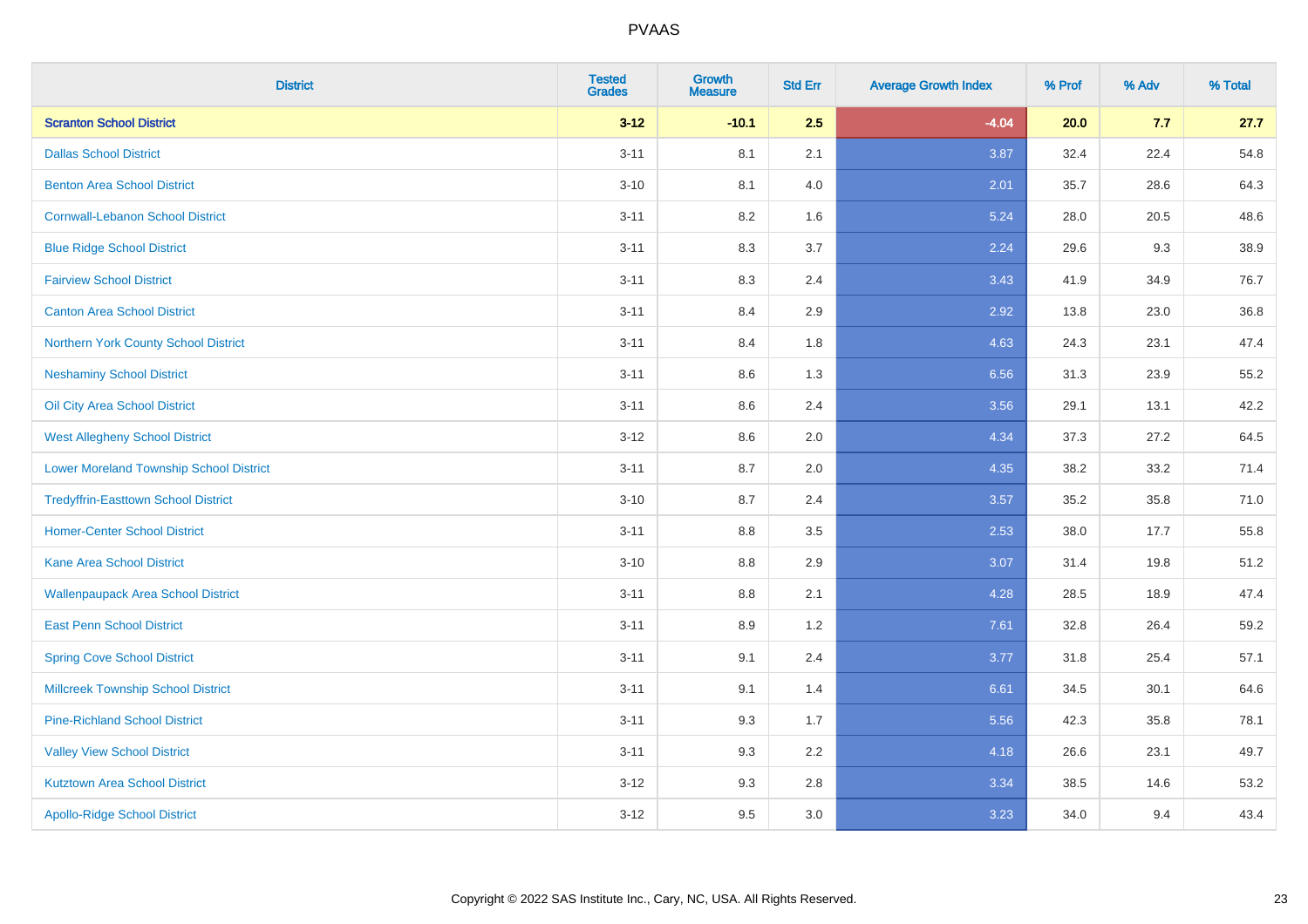| <b>District</b>                          | <b>Tested</b><br><b>Grades</b> | <b>Growth</b><br><b>Measure</b> | <b>Std Err</b> | <b>Average Growth Index</b> | % Prof | % Adv | % Total |
|------------------------------------------|--------------------------------|---------------------------------|----------------|-----------------------------|--------|-------|---------|
| <b>Scranton School District</b>          | $3 - 12$                       | $-10.1$                         | 2.5            | $-4.04$                     | 20.0   | 7.7   | 27.7    |
| <b>Avon Grove Charter School</b>         | $3 - 11$                       | 9.8                             | 3.1            | 3.18                        | 32.4   | 26.0  | 58.4    |
| <b>Armstrong School District</b>         | $3 - 11$                       | 9.8                             | 1.6            | 6.22                        | 32.8   | 24.6  | 57.4    |
| <b>Oswayo Valley School District</b>     | $3 - 12$                       | 9.9                             | 5.1            | 1.93                        | 26.5   | 44.1  | 70.6    |
| <b>Fleetwood Area School District</b>    | $3 - 10$                       | 10.4                            | 2.0            | 5.19                        | 31.7   | 25.8  | 57.5    |
| <b>Warrior Run School District</b>       | $3 - 11$                       | 10.5                            | 2.7            | 3.86                        | 34.1   | 16.8  | 50.9    |
| <b>Manheim Township School District</b>  | $3 - 12$                       | 10.9                            | 1.5            | 7.51                        | 30.9   | 31.0  | 61.9    |
| <b>Methacton School District</b>         | $3 - 11$                       | 11.0                            | 1.6            | 6.94                        | 36.0   | 33.6  | 69.6    |
| <b>West Perry School District</b>        | $3 - 11$                       | 11.0                            | 2.3            | 4.76                        | 26.9   | 20.5  | 47.4    |
| Lampeter-Strasburg School District       | $3 - 12$                       | 11.0                            | 1.9            | 5.69                        | 35.4   | 32.3  | 67.7    |
| Wilmington Area School District          | $3 - 11$                       | 11.1                            | 3.3            | 3.37                        | 29.8   | 26.2  | 56.0    |
| <b>Belle Vernon Area School District</b> | $3 - 11$                       | 11.1                            | 2.3            | 4.88                        | 31.6   | 25.4  | 57.1    |
| <b>Steel Valley School District</b>      | $3 - 11$                       | 11.1                            | 3.3            | 3.33                        | 34.8   | 10.1  | 44.9    |
| <b>Upper Darby School District</b>       | $3-12$                         | 11.2                            | 1.4            | 8.28                        | 23.8   | 11.8  | 35.6    |
| <b>Greenwood School District</b>         | $3 - 11$                       | 11.3                            | 3.6            | 3.14                        | 31.2   | 32.8  | 63.9    |
| <b>Franklin Regional School District</b> | $3 - 11$                       | 11.3                            | 1.8            | 6.13                        | 30.0   | 35.0  | 65.0    |
| <b>Lehighton Area School District</b>    | $3 - 11$                       | 11.4                            | 2.4            | 4.84                        | 30.5   | 24.9  | 55.3    |
| <b>Line Mountain School District</b>     | $3 - 11$                       | 11.7                            | 3.9            | 3.01                        | 40.4   | 42.3  | 82.7    |
| <b>Whitehall-Coplay School District</b>  | $3 - 11$                       | 11.8                            | 1.7            | 7.06                        | 32.3   | 21.7  | 54.0    |
| <b>Indiana Area School District</b>      | $3 - 11$                       | 12.0                            | 2.0            | 5.98                        | 30.0   | 30.4  | 60.3    |
| <b>Blue Mountain School District</b>     | $3 - 10$                       | 12.2                            | 2.1            | 5.81                        | 30.7   | 26.1  | 56.8    |
| <b>Quaker Valley School District</b>     | $3 - 11$                       | 12.2                            | 2.5            | 4.90                        | 39.5   | 26.4  | 65.9    |
| <b>Montrose Area School District</b>     | $3 - 10$                       | 12.3                            | 2.8            | 4.41                        | 37.8   | 28.9  | 66.7    |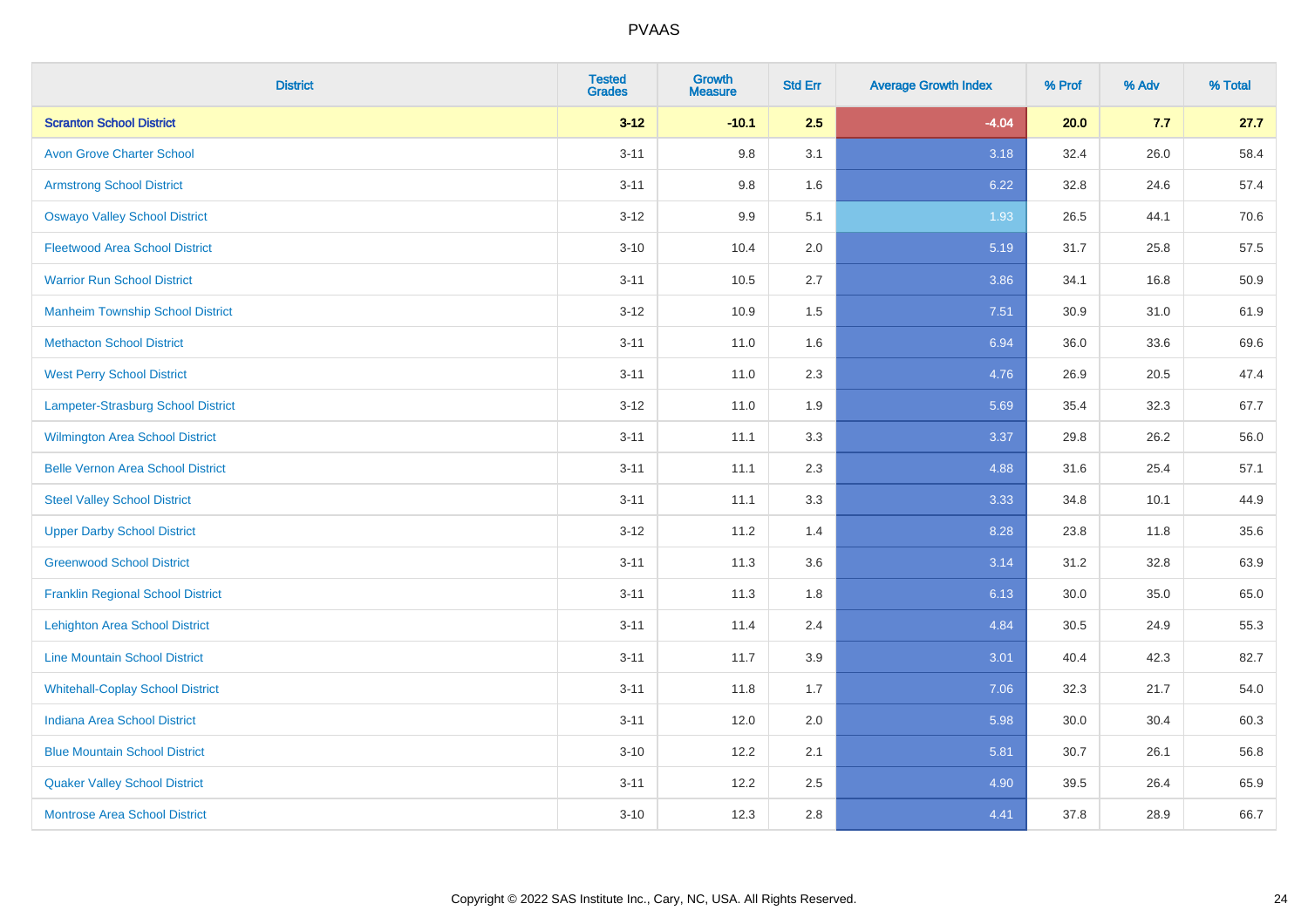| <b>District</b>                                 | <b>Tested</b><br><b>Grades</b> | <b>Growth</b><br><b>Measure</b> | <b>Std Err</b> | <b>Average Growth Index</b> | % Prof | % Adv | % Total |
|-------------------------------------------------|--------------------------------|---------------------------------|----------------|-----------------------------|--------|-------|---------|
| <b>Scranton School District</b>                 | $3 - 12$                       | $-10.1$                         | 2.5            | $-4.04$                     | 20.0   | 7.7   | 27.7    |
| <b>Mifflin County School District</b>           | $3 - 11$                       | 12.3                            | 1.6            | 7.69                        | 35.1   | 15.1  | 50.3    |
| <b>Cocalico School District</b>                 | $3 - 11$                       | 12.3                            | 1.9            | 6.48                        | 28.2   | 32.3  | 60.5    |
| Allegheny-Clarion Valley School District        | $3 - 10$                       | 12.3                            | 4.1            | 3.03                        | 33.3   | 19.0  | 52.4    |
| <b>Manheim Central School District</b>          | $3 - 11$                       | 12.8                            | 2.0            | 6.52                        | 27.8   | 35.4  | 63.2    |
| Pen Argyl Area School District                  | $3 - 12$                       | 12.8                            | 2.5            | 5.10                        | 28.5   | 23.8  | 52.3    |
| <b>Central York School District</b>             | $3 - 12$                       | 12.9                            | 1.5            | 8.64                        | 31.4   | 24.1  | 55.5    |
| <b>Laurel School District</b>                   | $3 - 11$                       | 13.0                            | 3.1            | 4.19                        | 30.3   | 15.7  | 46.1    |
| <b>North Pocono School District</b>             | $3 - 11$                       | 13.1                            | 3.7            | 3.54                        | 31.4   | 33.3  | 64.7    |
| Maritime Academy Charter School                 | $3 - 10$                       | 13.2                            | 3.1            | 4.29                        | 24.0   | 1.3   | 25.3    |
| <b>Lakeland School District</b>                 | $3 - 11$                       | 13.3                            | 2.8            | 4.80                        | 22.2   | 21.2  | 43.4    |
| <b>Tuscarora School District</b>                | $3 - 11$                       | 13.4                            | 2.2            | 6.20                        | 37.1   | 26.3  | 63.4    |
| <b>Hempfield School District</b>                | $3 - 11$                       | 13.4                            | 1.3            | 10.53                       | 29.9   | 36.8  | 66.7    |
| <b>Harbor Creek School District</b>             | $3 - 11$                       | 13.4                            | 2.3            | 5.80                        | 34.5   | 40.7  | 75.2    |
| <b>Council Rock School District</b>             | $3 - 11$                       | 13.5                            | 1.1            | 12.27                       | 32.0   | 35.4  | 67.4    |
| <b>Iroquois School District</b>                 | $3 - 11$                       | 13.6                            | 2.8            | 4.83                        | 33.3   | 16.0  | 49.4    |
| <b>Upper Saint Clair School District</b>        | $3 - 11$                       | 13.8                            | 1.8            | 7.86                        | 32.2   | 44.5  | 76.7    |
| <b>Upper Merion Area School District</b>        | $3 - 11$                       | 14.0                            | 2.0            | 7.15                        | 34.4   | 32.6  | 67.0    |
| <b>Hermitage School District</b>                | $3 - 12$                       | 14.0                            | 2.5            | 5.59                        | 34.0   | 27.0  | 61.0    |
| <b>Peters Township School District</b>          | $3 - 11$                       | 14.1                            | 1.7            | 8.16                        | 35.2   | 41.6  | 76.8    |
| Penns Valley Area School District               | $3 - 12$                       | 14.1                            | 2.6            | 5.33                        | 29.6   | 23.3  | 52.9    |
| Capital Area School for the Arts Charter School | $9 - 11$                       | 14.2                            | 4.5            | 3.13                        | 27.5   | 30.0  | 57.5    |
| <b>Agora Cyber Charter School</b>               | $3 - 11$                       | 14.6                            | 2.4            | 6.03                        | 24.7   | 19.5  | 44.2    |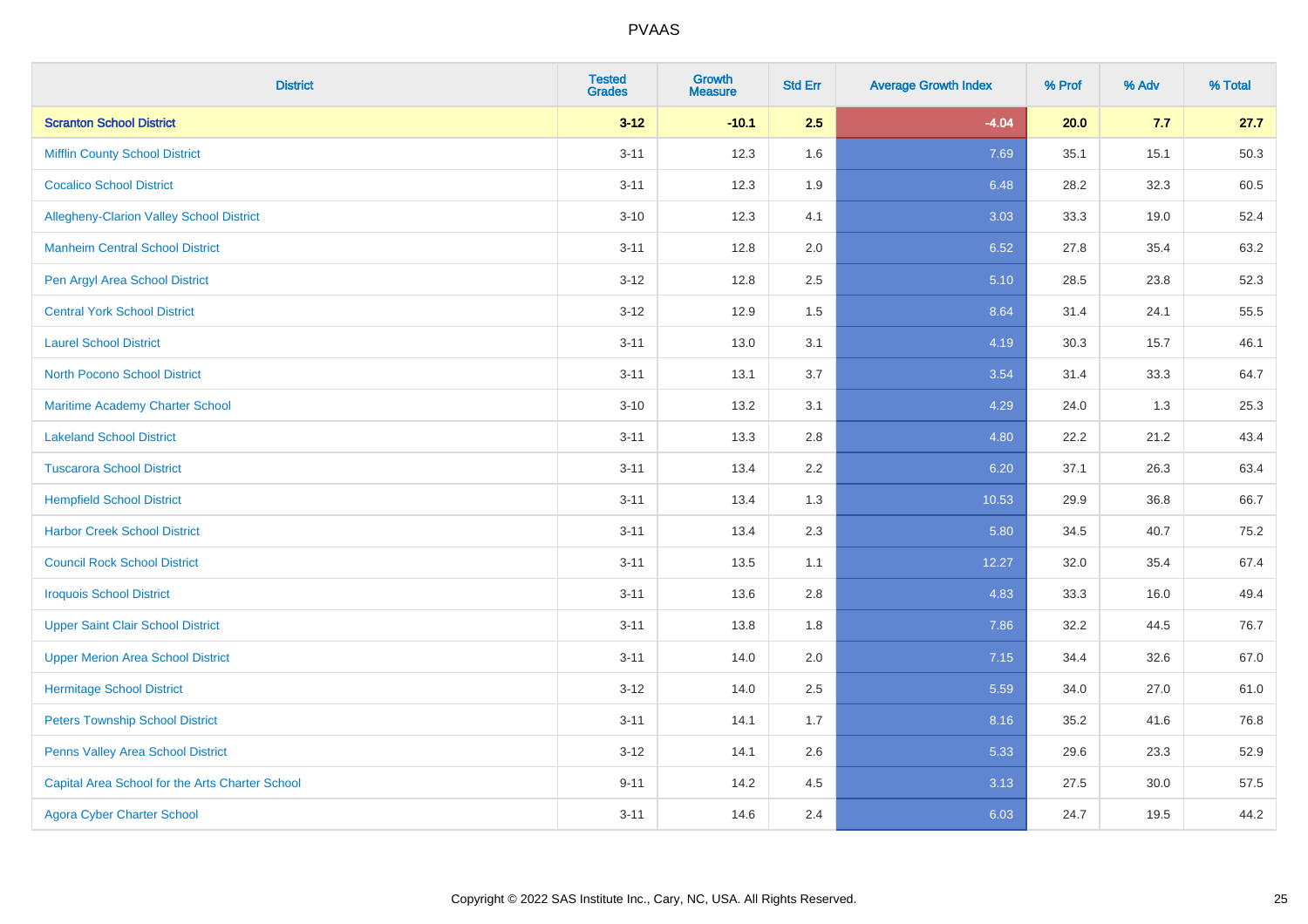| <b>District</b>                               | <b>Tested</b><br><b>Grades</b> | <b>Growth</b><br><b>Measure</b> | <b>Std Err</b> | <b>Average Growth Index</b> | % Prof | % Adv | % Total |
|-----------------------------------------------|--------------------------------|---------------------------------|----------------|-----------------------------|--------|-------|---------|
| <b>Scranton School District</b>               | $3 - 12$                       | $-10.1$                         | 2.5            | $-4.04$                     | 20.0   | 7.7   | 27.7    |
| <b>Coudersport Area School District</b>       | $3 - 11$                       | 14.8                            | 3.4            | 4.33                        | 34.7   | 28.0  | 62.7    |
| Lake-Lehman School District                   | $3 - 11$                       | 14.9                            | 2.8            | 5.34                        | 25.8   | 22.5  | 48.3    |
| <b>Southern York County School District</b>   | $3 - 11$                       | 15.5                            | 1.8            | 8.48                        | 37.6   | 29.2  | 66.8    |
| <b>Central Bucks School District</b>          | $3 - 11$                       | 15.5                            | 0.9            | 17.94                       | 34.8   | 41.4  | 76.2    |
| <b>Delaware Valley School District</b>        | $3 - 11$                       | 15.7                            | 1.6            | 9.62                        | 36.7   | 32.1  | 68.8    |
| <b>Punxsutawney Area School District</b>      | $3 - 11$                       | 15.8                            | 2.7            | 5.83                        | 18.6   | 29.0  | 47.6    |
| <b>Unionville-Chadds Ford School District</b> | $3 - 11$                       | 15.8                            | 1.7            | 9.12                        | 31.2   | 48.0  | 79.2    |
| Palmyra Area School District                  | $3 - 11$                       | 16.2                            | 1.8            | 9.02                        | 38.8   | 34.0  | 72.8    |
| <b>Upper Dauphin Area School District</b>     | $3 - 11$                       | 16.5                            | 5.1            | 3.26                        | 37.5   | 26.8  | 64.3    |
| <b>Spring-Ford Area School District</b>       | $3 - 11$                       | 16.6                            | 1.2            | 14.02                       | 30.4   | 45.3  | 75.7    |
| <b>West Branch Area School District</b>       | $3 - 11$                       | 17.0                            | 3.3            | 5.20                        | 47.1   | 19.1  | 66.2    |
| North Penn School District                    | $3 - 11$                       | 17.6                            | 1.0            | 17.53                       | 30.8   | 35.7  | 66.4    |
| <b>Fox Chapel Area School District</b>        | $3 - 11$                       | 17.6                            | 1.9            | 9.47                        | 22.9   | 52.0  | 74.9    |
| <b>Pequea Valley School District</b>          | $3 - 11$                       | 18.0                            | 3.1            | 5.74                        | 29.2   | 37.5  | 66.7    |
| North Allegheny School District               | $3 - 11$                       | 18.0                            | 1.3            | 14.25                       | 30.5   | 42.9  | 73.4    |
| <b>Danville Area School District</b>          | $3 - 11$                       | 18.4                            | 2.6            | 7.19                        | 32.0   | 46.1  | 78.1    |
| <b>Souderton Area School District</b>         | $3 - 11$                       | 18.5                            | 1.4            | 12.86                       | 39.2   | 31.2  | 70.4    |
| <b>Cumberland Valley School District</b>      | $3 - 12$                       | 18.6                            | 1.2            | 15.79                       | 31.3   | 39.2  | 70.5    |
| <b>Lower Merion School District</b>           | $3 - 11$                       | 18.9                            | 1.2            | 15.42                       | 29.4   | 48.6  | 78.0    |
| <b>Saucon Valley School District</b>          | $3 - 11$                       | 18.9                            | 2.2            | 8.48                        | 26.0   | 39.6  | 65.6    |
| <b>Berlin Brothersvalley School District</b>  | $3 - 11$                       | 19.6                            | 4.0            | 4.93                        | 28.3   | 41.3  | 69.6    |
| <b>Dallastown Area School District</b>        | $3 - 11$                       | 19.9                            | 1.4            | 14.14                       | 36.8   | 34.2  | 71.0    |